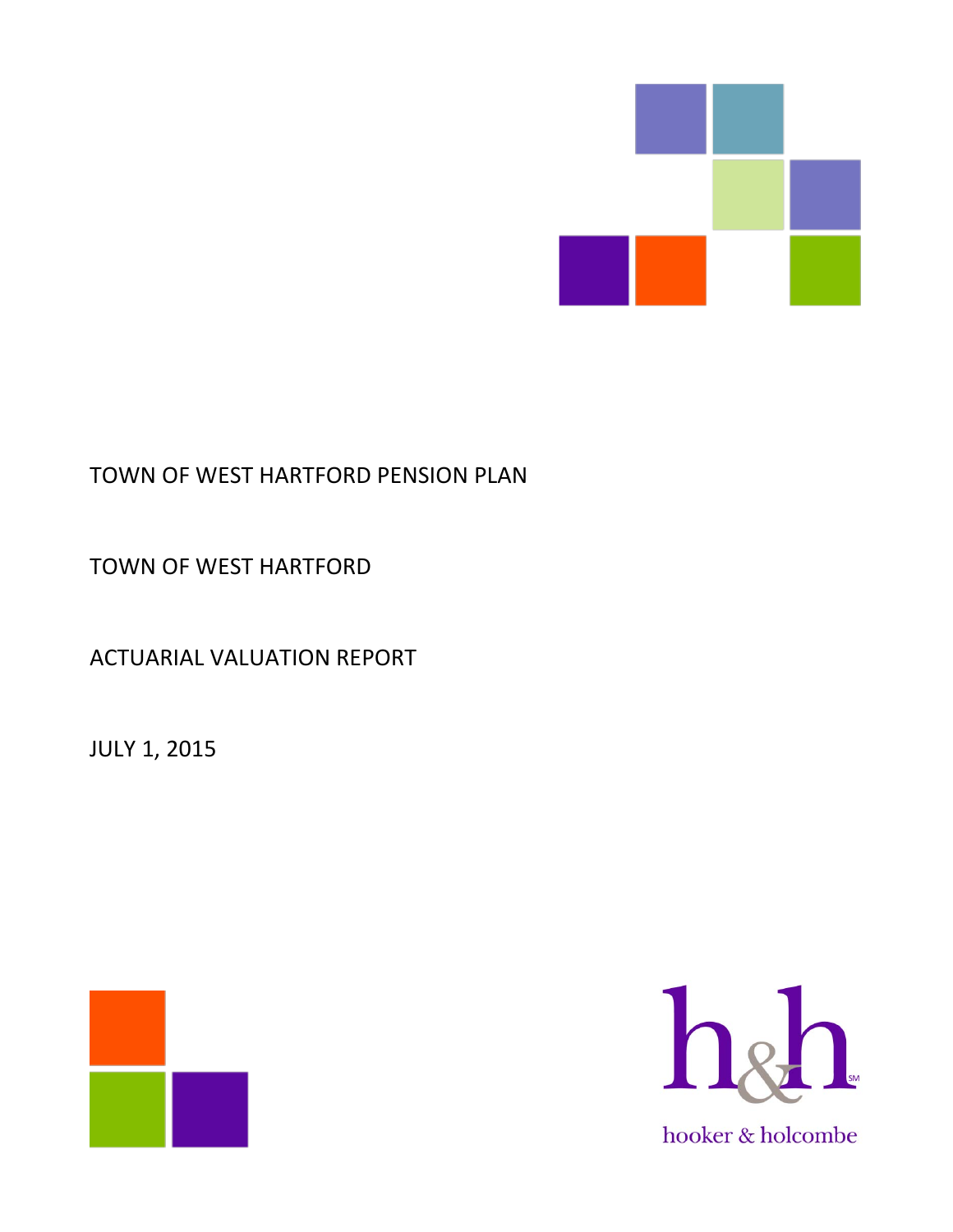



## **I. Introduction**

| A. Purpose of the Valuation |  |
|-----------------------------|--|
| B. Comments                 |  |
| C. Certification            |  |

## **II. Results of the Valuation**

| А. | <b>Assets</b>                                               | 3 |
|----|-------------------------------------------------------------|---|
| В. | Development of Projected Accrued Liability and Funded Ratio | 5 |
| C. | <b>Actuarially Determined Contribution</b>                  | 6 |
| D. | Past Service Cost                                           | 8 |
| Е. | Participant Data                                            | 9 |
|    |                                                             |   |

# **III. Actuarial Cost Methods and Assumptions**

| А. | Actuarial Cost Methods       | 10 |
|----|------------------------------|----|
| B. | <b>Actuarial Assumptions</b> |    |

**IV. Summary of Current Principal Pension Plan Provisions** 15

## **Report Prepared By:**

Evan W. Woollacott **Network Communist Communist Pelletier** Research Brian Middendorf Vice President and Consulting Actuary Actuary Actuary Senior Actuarial Analyst 860.856.2118 860.856.2066 860.856.2087 ewoollacott@hhconsultants.com ypelletier@hhconsultants.com bmiddendorf@hhconsultants.com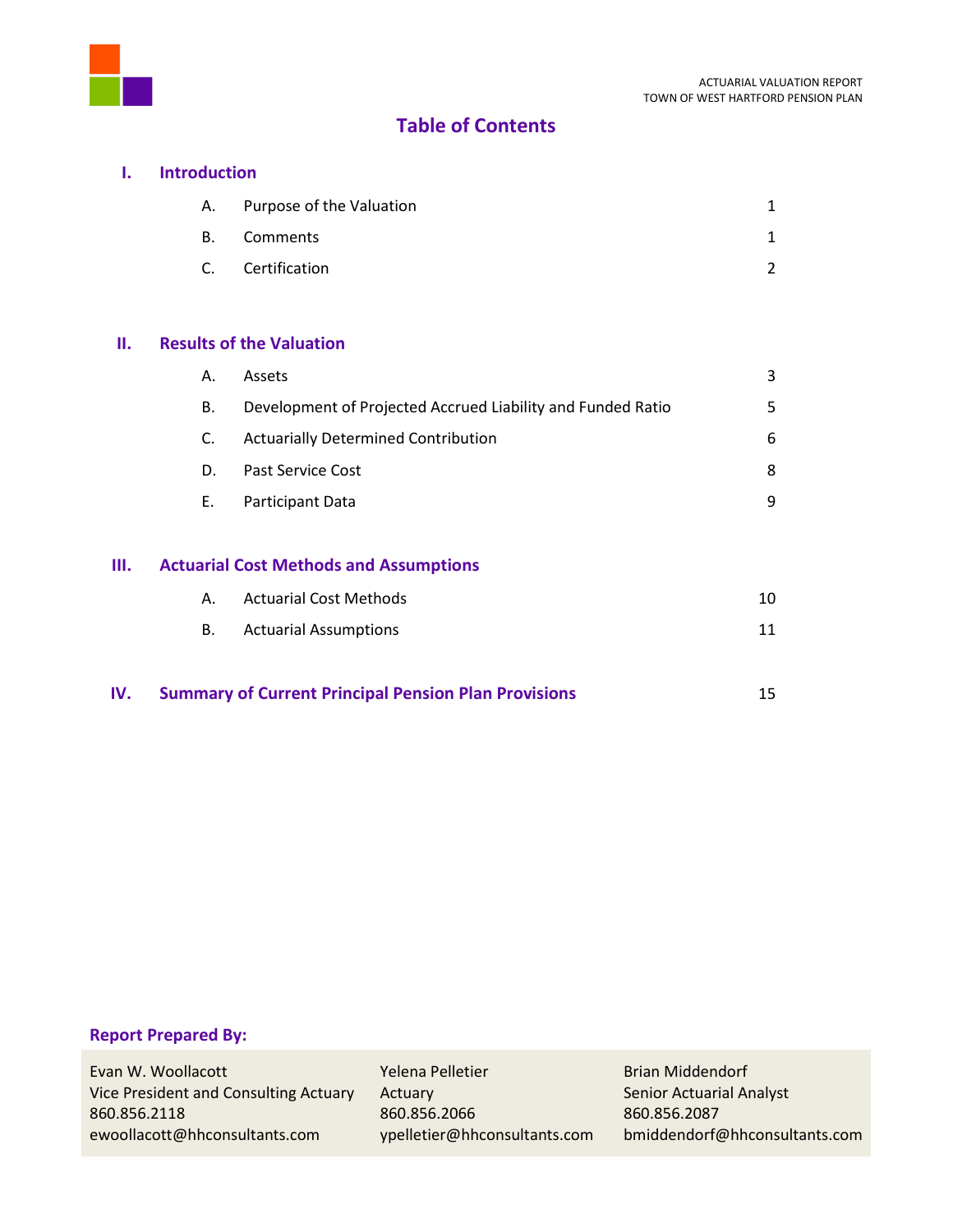

# **I. Introduction**

#### **A. Purpose of the Valuation**

Liabilities were valued as of July 1, 2015 using data, cost information, and assumptions as of July 1, 2015.

The purpose of the valuation is to report the estimated funded status of the plan as of July 1, 2015 as well as an actuarially determined contribution for the fiscal year ending June 30, 2017.

It is important to note that the ultimate cost of a pension plan is based primarily on the level of benefits promised by the plan. The pension fund's investment earnings serve to reduce the cost of plan benefits and expenses. Thus,

```
Town's Ultimate Cost = Benefits Paid + Expenses Incurred – Employee Contributions – Investment Return
```
Assets reported are actual (including accruals) through June 30, 2015 and reflect the asset smoothing method.

#### **B. Comments**

We made several changes this year. With respect to the actuarial assumptions, we changed two primary assumptions:

- 1. Interest Rate from 7.54% to 7.5%
- 2. Rates of Retirement simplified
- 3. Mortality Assumption blue collar adjustment pre- and post-retirement and no projection for disability mortality.

We have included an assumption for retroactive pay increases due to contracts that have expired with no new contract settled yet.

In comparison to the prior valuation, we found some plan provisions that were not fully valued. They are listed below:

- 1. Police & Fire Death Benefits
- 2. \$600 per year supplemental benefit for years worked after Normal Retirement Date

We also reflected the new contracts for the Grounds (70) and Professional/Management (73) Unions.

This year we also changed the amortization policy. The amortization period was extended to 30 years. In addition, the payroll growth assumption was reduced from 4.0% to 2.5%.

Please note this year's amortization payment is approximately \$14,105,000. On the other hand, the interest on the unfunded is \$17,295,000. **By picking this amortization method, we expect next year's unfunded liability to increase.** When we prepare the funding projection, we will also include a projected funded percentage.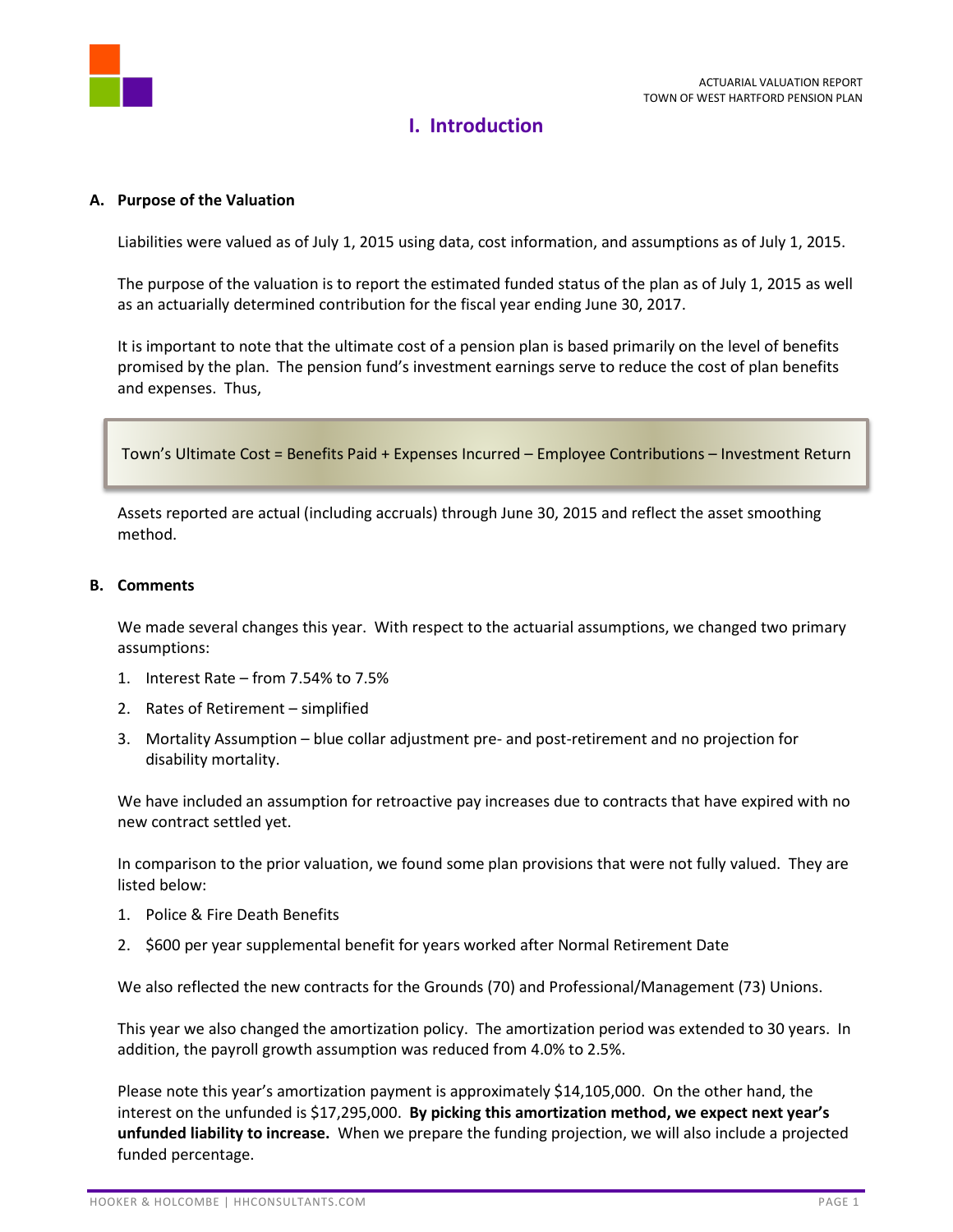

## **C. Certification**

This report presents the results of the July 1, 2015 Actuarial Valuation for the Town of West Hartford Pension Plan (the Plan) for the purpose of estimating the funded status of the Plan and determining the Actuarially Determined Contribution (ADC) for the fiscal year ending June 30, 2017. This report is intended to satisfy the requirements of Connecticut General Statute 7-450a.This report may not be appropriate for any other purpose.

The valuation has been performed in accordance with generally accepted actuarial principles and practices. It is intended to comply with all applicable Actuarial Standards of Practice.

I certify that the actuarial assumptions and methods that were selected by me and represent my best estimate of anticipated actuarial experience under the Plan.

In preparing this valuation, I have relied on employee data provided by the Plan Sponsor, and on asset and contribution information provided by the Trustee. I have audited neither the employee data nor the financial information, although I have reviewed them for reasonableness.

The results in this valuation report are based on the Plan as summarized in the *Plan Provisions* section of this report and the actuarial assumptions and methods detailed in the *Description of Actuarial Methods and Assumptions* section of this report.

Future actuarial measurements may differ significantly from the current measurements presented in this report due to such factors as: plan experience differing from that anticipated by the economic or demographic assumptions; changes in economic or demographic assumptions; increases or decreases expected as part of the natural operation of the methodology used for these measurements (such as the end of an amortization period or additional cost or contribution requirements based on the Plan's funded status); and changes in plan provisions or applicable law. Due to the limited scope of this report, an analysis of the potential range of such future measurements has not been performed.

I am a member of the American Academy of Actuaries and meet its Qualification Standards to render the actuarial opinion contained herein.

Ean W. Woollaw \_\_\_\_\_\_\_\_\_\_\_\_\_\_\_\_\_\_\_\_\_\_\_\_\_\_\_\_\_\_\_\_\_\_\_\_\_\_\_\_\_\_\_\_\_\_

Evan W. Woollacott, Jr., FCA, MAAA, EA 14-04513 January 18, 2016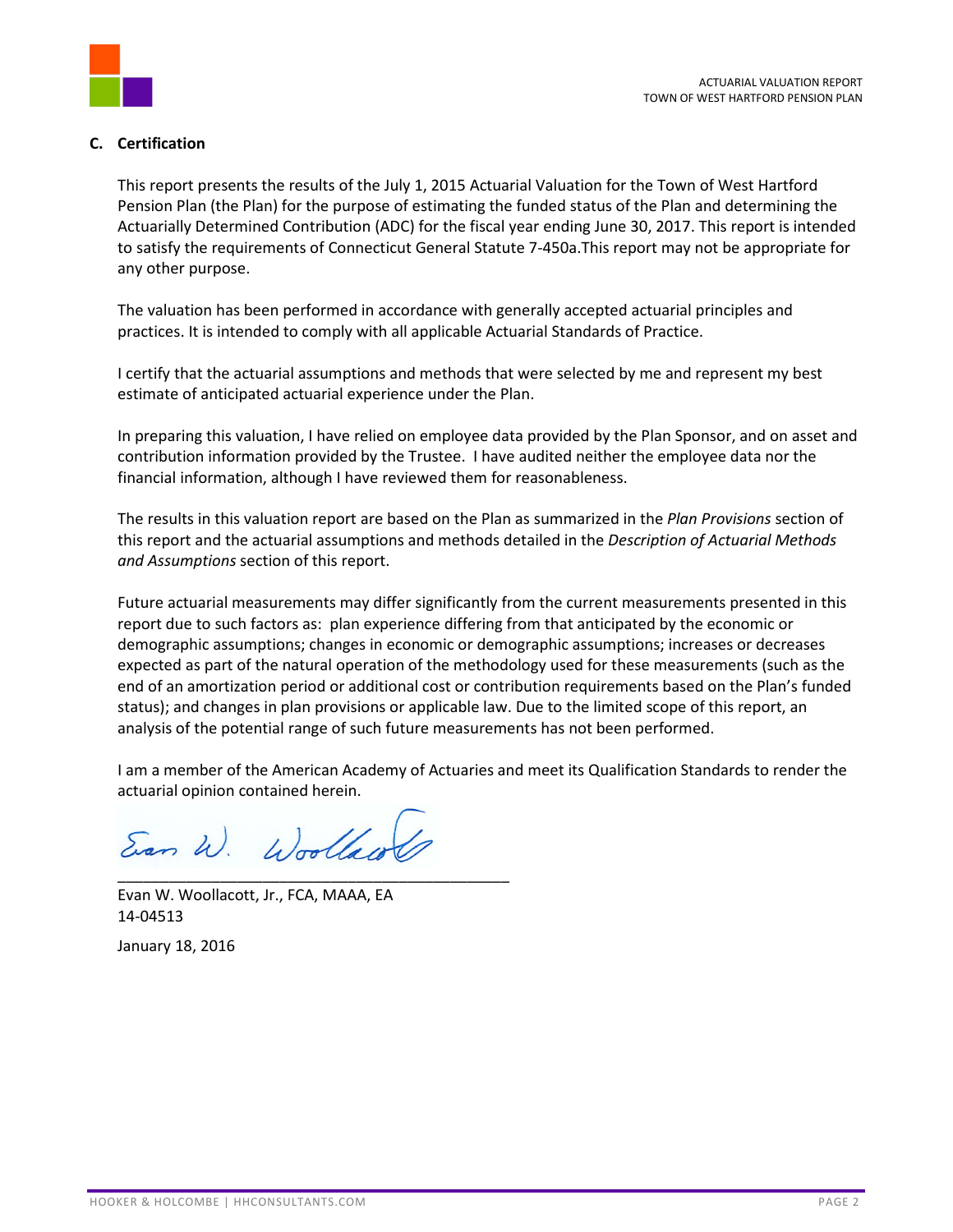

## **A. Assets**

|                                | <b>Summary of Fund Activity</b>               |    |                        |    |                        |  |  |  |  |
|--------------------------------|-----------------------------------------------|----|------------------------|----|------------------------|--|--|--|--|
|                                |                                               |    | <b>Market Value</b>    |    | <b>Actuarial Value</b> |  |  |  |  |
| 1. Beginning value 7/1/2014    |                                               |    |                        |    |                        |  |  |  |  |
| a. Trust assets                |                                               | \$ | 178,581,635            | \$ | 159,253,591            |  |  |  |  |
| b. Accrued contribution        |                                               |    | 0                      |    | 0                      |  |  |  |  |
| c. Benefits payable            |                                               |    | 0                      |    | 0                      |  |  |  |  |
|                                | d. Administrative expenses payable            |    | 0                      |    | 0                      |  |  |  |  |
| e. Net: $(a)+(b)-(c)-(d)$      |                                               |    | 178,581,635            |    | 159,253,591            |  |  |  |  |
| 2. Contributions               |                                               |    |                        |    |                        |  |  |  |  |
| a. Contributions during year   |                                               |    | 20,387,053             |    | 20,387,053             |  |  |  |  |
|                                | b. Change in accrued contribution             |    | U                      |    |                        |  |  |  |  |
| c. Total for plan year         |                                               |    | 20,387,053             |    | 20,387,053             |  |  |  |  |
| 3. Disbursements               |                                               |    |                        |    |                        |  |  |  |  |
|                                | a. Benefit payments during year               |    | 25,209,423             |    | 25,209,423             |  |  |  |  |
|                                | b. Administrative expenses during year        |    | 306,426                |    | 306,426                |  |  |  |  |
| c. Change in benefits payable  |                                               |    | 0                      |    | 0                      |  |  |  |  |
|                                | d. Change in administrative expenses payable  |    | 0                      |    | 0                      |  |  |  |  |
| e. Total for plan year         |                                               |    | 25,515,849             |    | 25,515,849             |  |  |  |  |
| 4. Net investment return       |                                               |    |                        |    |                        |  |  |  |  |
| a. Interest and dividends      |                                               |    | 3,789,973              |    | N/A                    |  |  |  |  |
| b. Change in accrued income    |                                               |    | 0                      |    | N/A                    |  |  |  |  |
| c. Realized gain (loss)        |                                               |    | 0                      |    | N/A                    |  |  |  |  |
| d. Unrealized gain (loss)      |                                               |    | 5,184,358              |    | N/A                    |  |  |  |  |
| e. Expected return             |                                               |    | N/A                    |    | 12,621,427             |  |  |  |  |
| f. Recognized gain (loss)      |                                               |    | N/A                    |    | 6,394,495              |  |  |  |  |
|                                | g. Required adjustment due to corridor        |    | N/A                    |    |                        |  |  |  |  |
|                                | h. Reversal of prior year required adjustment |    | N/A                    |    | 0                      |  |  |  |  |
| i. Investment-related expenses |                                               |    | (341,508)<br>8,632,823 |    | N/A<br>19,015,922      |  |  |  |  |
| j. Total                       |                                               |    |                        |    |                        |  |  |  |  |
| 5. Ending value 7/1/2015       |                                               |    |                        |    |                        |  |  |  |  |
|                                | a. Trust assets: (1a)+(2a)-(3a)-(3b)+(4j)     |    | 182,085,662            |    | 173,140,717            |  |  |  |  |
| b. Accrued contribution        |                                               |    | 0                      |    | 0                      |  |  |  |  |
| c. Benefits payable            |                                               |    | 0                      |    | 0                      |  |  |  |  |
|                                | d. Administrative expenses payable            |    | 0                      |    | 0                      |  |  |  |  |
| e. Net: $(a)+(b)-(c)-(d)$      |                                               |    | 182,085,662            |    | 173,140,717            |  |  |  |  |
|                                | 6. Approximate rate of return 2014-2015       |    | 5.2%                   |    | 12.8%                  |  |  |  |  |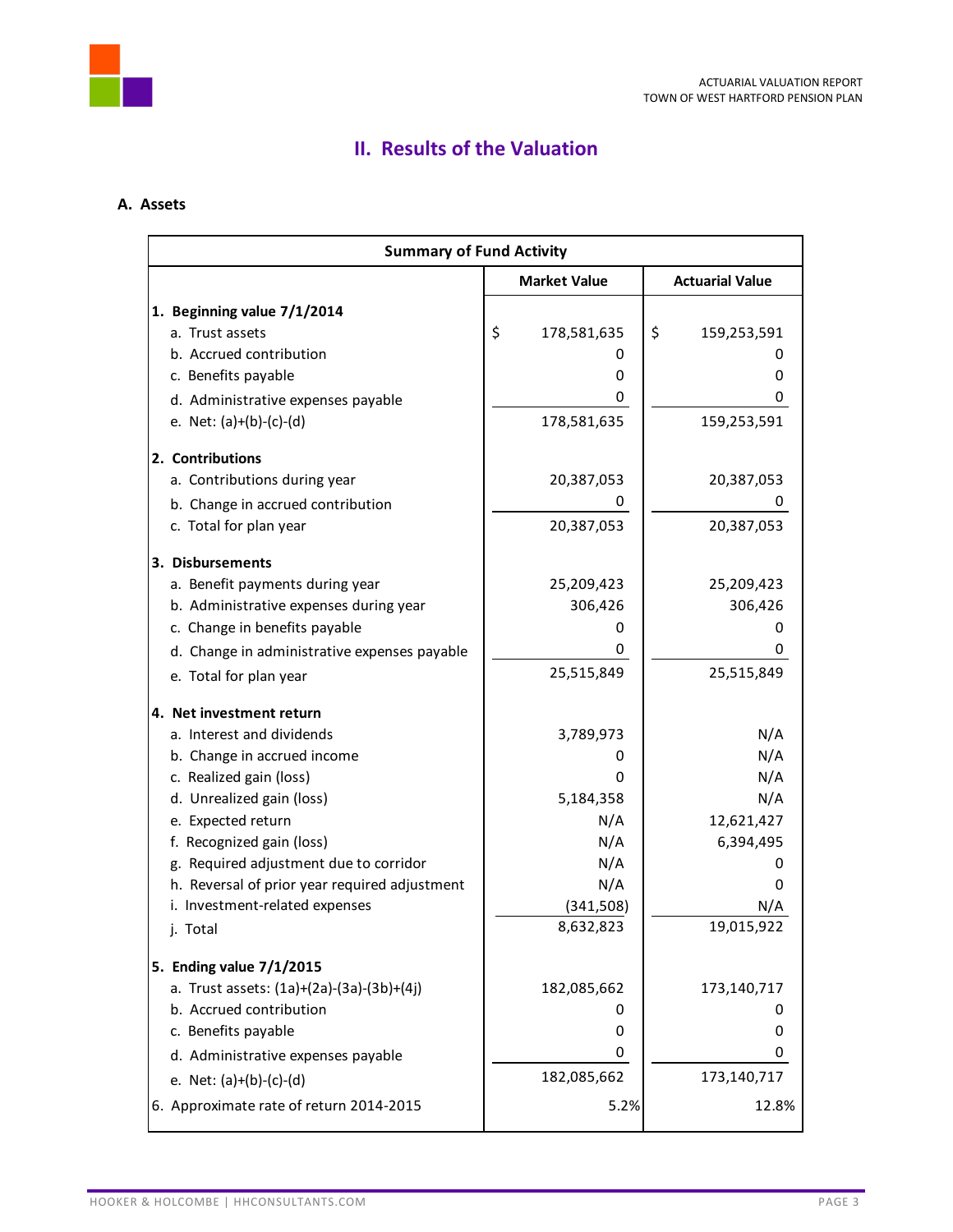

(continued)

| <b>Relationship of Actuarial Value to Market Value</b>                         |    |             |  |  |  |  |  |
|--------------------------------------------------------------------------------|----|-------------|--|--|--|--|--|
| 1. Market value 7/1/2015                                                       | \$ | 182,085,662 |  |  |  |  |  |
| 2. Gain / (loss) not recognized in actuarial value 7/1/2015                    |    | 8,944,945   |  |  |  |  |  |
| 3. Preliminary actuarial value 7/1/2015: (1)-(2)                               |    | 173,140,717 |  |  |  |  |  |
| 4. Preliminary actuarial value as a percentage of market value: $(3) \div (1)$ |    | 95.1%       |  |  |  |  |  |
| 5. Gain / (loss) recognized for corridor min/max                               |    | N/A         |  |  |  |  |  |
| 6. Actuarial value 7/1/2015 after corridor min/max: (3)+(5)                    |    | 173,140,717 |  |  |  |  |  |
| 7. Actuarial value as a percentage of market value: $(6)+(1)$                  |    | 95.1%       |  |  |  |  |  |

| Development of Market Value Gain / (Loss) for 2014-2015 Plan Year |                   |
|-------------------------------------------------------------------|-------------------|
| 1. Market value 7/1/2014                                          | \$<br>178,581,635 |
| 2. Contributions                                                  | 20,387,053        |
| 3. Benefit payments                                               | 25,209,423        |
| 4. Administrative expenses                                        | 306,426           |
| 5. Expected return at 7.54%                                       | 12,621,427        |
| 6. Expected value $7/1/2015$ : $(1)+(2)-(3)-(4)+(5)$              | 186,074,266       |
| 7. Market value 7/1/2015                                          | 182,085,662       |
| 8. Market value gain / (loss) for -1 Plan Year: (7)-(6)           | (3,988,604)       |

| Recognition of Gain / (Loss) in Actuarial Value |    |               |    |                |               |               |           |                  |                 |                |
|-------------------------------------------------|----|---------------|----|----------------|---------------|---------------|-----------|------------------|-----------------|----------------|
|                                                 |    | (a)           |    | (b)            |               | (c)           |           | (d)              |                 | (e)            |
|                                                 |    |               |    |                |               | Recognized in |           | Total recognized |                 | Not recognized |
|                                                 |    |               |    | Recognized     |               | current year: |           | as of 7/1/2015:  | as of 7/1/2015: |                |
| Year                                            |    | Gain / (loss) |    | as of 7/1/2014 | $20\%$ of (a) |               | $(b)+(c)$ |                  | (a)–(d)         |                |
| 2010-2011                                       | \$ | 18,783,432    | \$ | 15,026,744     | \$            | 3,756,688     | \$        | 18,783,432       | \$              | 0              |
| 2011-2012                                       |    | (9,670,633)   |    | (5,802,378)    |               | (1,934,127)   |           | (7, 736, 505)    |                 | (1,934,128)    |
| 2012-2013                                       |    | 10,195,033    |    | 4,078,013      |               | 2,039,007     |           | 6,117,020        |                 | 4,078,013      |
| 2013-2014                                       |    | 16,653,239    |    | 3,330,648      |               | 3,330,648     |           | 6,661,296        |                 | 9,991,943      |
| 2014-2015                                       |    | (3,988,604)   |    | 0              |               | (797, 721)    |           | (797, 721)       |                 | (3, 190, 883)  |
| Total                                           |    |               |    |                |               | 6,394,495     |           |                  |                 | 8,944,945      |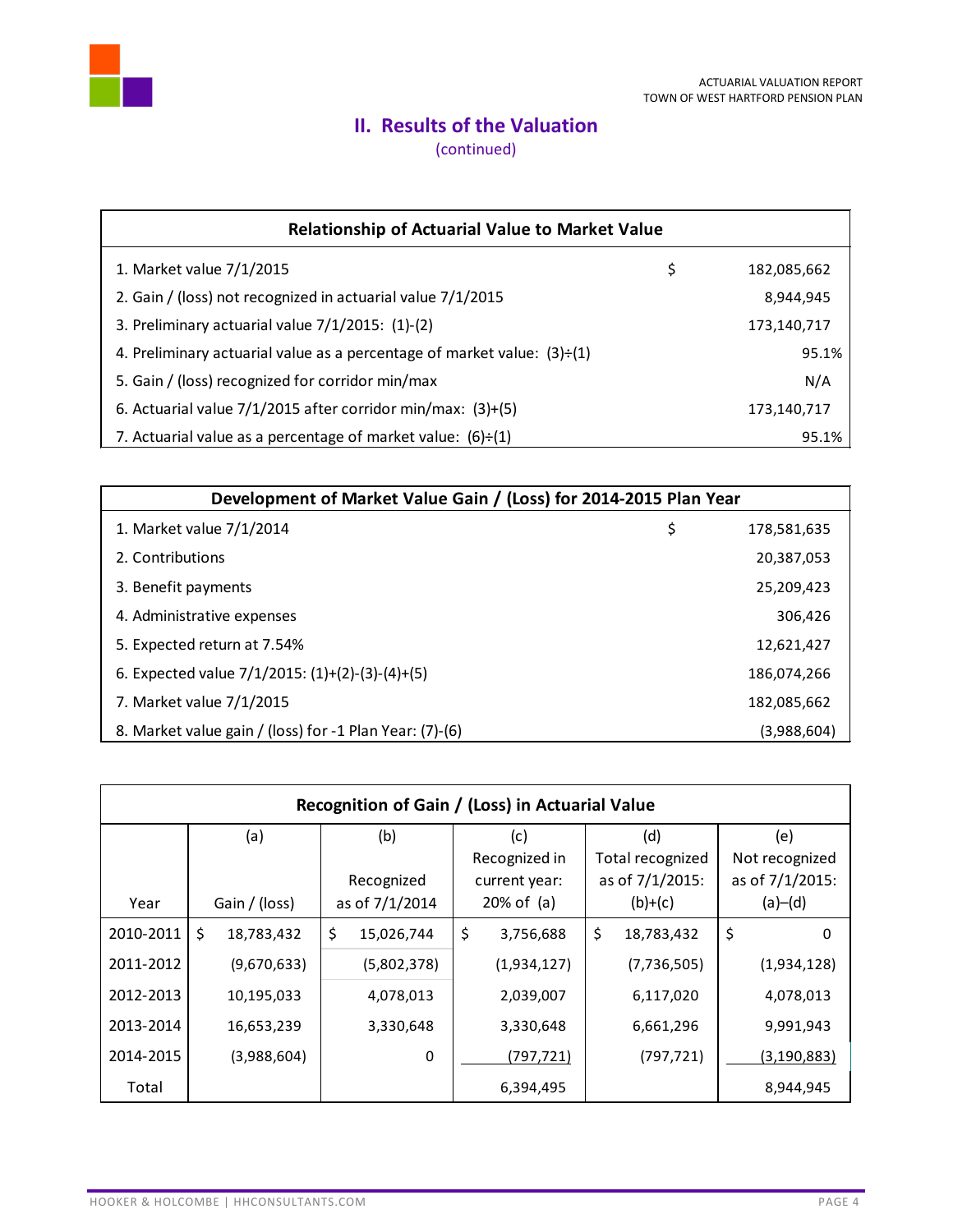

(continued)

## **B. Development of Projected Accrued Liability and Funded Ratio**

|    |                                       |                                  | July 1, 2014                       |                                  |
|----|---------------------------------------|----------------------------------|------------------------------------|----------------------------------|
|    |                                       | July 1, 2015<br><b>Valuation</b> | <b>Interim</b><br><b>Valuation</b> | July 1, 2013<br><b>Valuation</b> |
| 1. | Projected Accrued Liability           | \$403,746,402                    | \$367,481,550                      | \$350,769,991                    |
| 2. | Assets (Actuarial Value)              | \$173,140,717                    | \$159,253,591                      | \$145,028,432                    |
| 3. | Unfunded Accrued Liability: (1) - (2) | \$230,605,685                    | \$208,227,959                      | \$205,741,559                    |
| 4. | Funded Ratio: $(2) / (1)$             | 42.9%                            | 43.3%                              | 41.3%                            |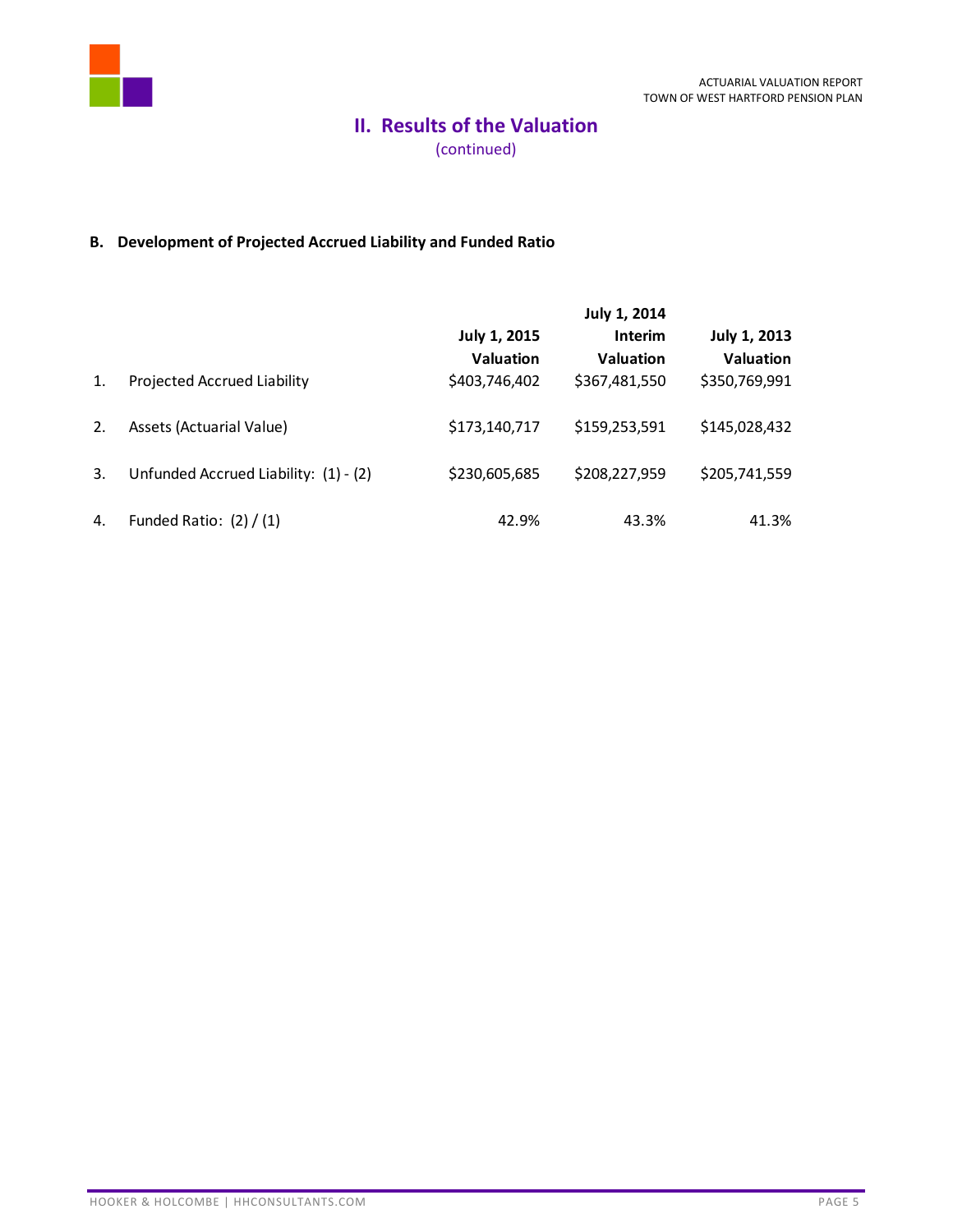

(continued)

## **C. Actuarially Determined Contribution**

|    |                                                   | July 1, 2015 for July 1, 2014 for July 1, 2013 for<br><b>Fiscal Year</b><br><b>Ending</b><br>30-Jun-17 | <b>Fiscal Year</b><br><b>Ending</b><br>30-Jun-16 | <b>Fiscal Year</b><br><b>Ending</b><br>30-Jun-15 |
|----|---------------------------------------------------|--------------------------------------------------------------------------------------------------------|--------------------------------------------------|--------------------------------------------------|
| 1. | Ongoing Annual Cost (including expenses)          | \$7,770,605                                                                                            | \$6,169,190                                      | \$5,806,936                                      |
| 2. | <b>Estimated Actuarial Employee Contributions</b> | 2,758,248                                                                                              | 2,274,810                                        | 2,132,287                                        |
| 3. | Town's Ongoing Annual Cost: (1) - (2)             | 5,012,357                                                                                              | 3,894,380                                        | 3,674,649                                        |
| 4. | Amortization of Unfunded Accrued Liability*       | 14,105,277                                                                                             | 12,766,232                                       | 12,732,818                                       |
| 5. | Town's Annual Contribution: $(3) + (4)$           | 19,117,634                                                                                             | 16,660,612                                       | 16,407,467                                       |
| 6. | Interest on Town's Annual Contribution            | \$1,433,823                                                                                            | \$1,256,210                                      | \$1,304,394                                      |
| 7. | Actuarially Determined Contribution $(5) + (6)$   | 20,551,457                                                                                             | 17,916,822                                       | 17,711,861                                       |

*\* Amortization period is 30 years for the July 1, 2015 valuation, 23 years for the July 1, 2014 valuation, and 24 years for the July 1, 2013 valuation. Payroll growth assumption is 4.0% for the July 1, 2013 and July 1, 2014 valuations, and 2.5% for the July 1, 2015 valuation.*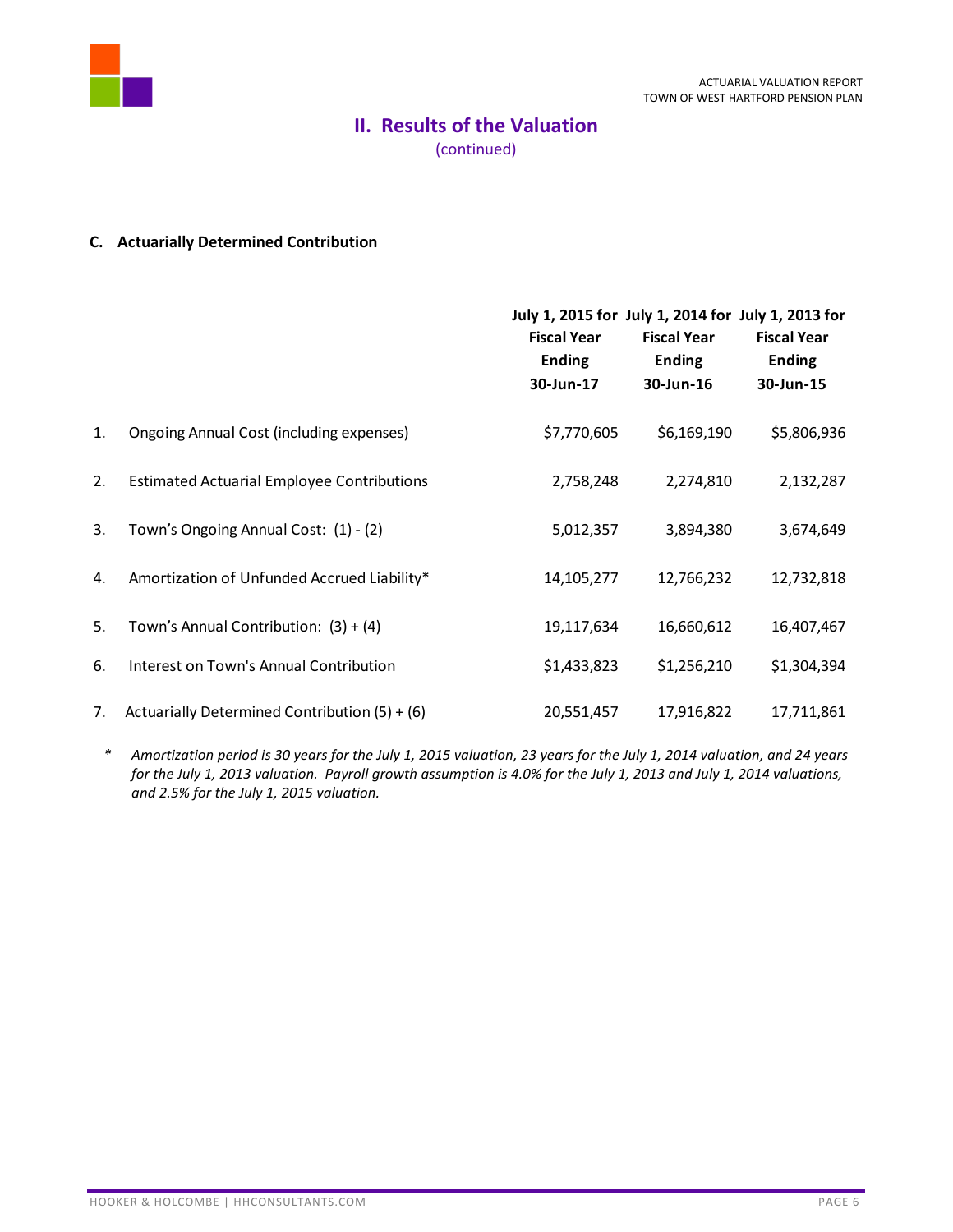# **II. Results of the Valuation** (continued)

# **C. Actuarially Determined Contribution**

|                                                                          | Part A      | Part B      | Part B1  | Part C      | Part D      | Part E    | <b>Total</b> |
|--------------------------------------------------------------------------|-------------|-------------|----------|-------------|-------------|-----------|--------------|
| 1 Total Normal Cost                                                      | \$0         | \$3,445,800 | \$81,798 | \$1,586,912 | \$2,256,766 | \$83,330  | \$7,454,606  |
| 2 Expected Employee Contributions                                        | 0           | 1,232,007   | 54,097   | 676,324     | 748,994     | 46,827    | 2,758,249    |
| 3 Town Normal Cost: (1) - (2)                                            | $\mathbf 0$ | 2,213,793   | 27,701   | 910,588     | 1,507,772   | 36,503    | 4,696,357    |
| 4 Past Service Cost (see tab III)                                        | 67,633      | 6,729,635   | 61,622   | 3,269,146   | 3,972,399   | 4,842     | 14,105,277   |
| 5 Expected Expenses                                                      | 1,515       | 150,763     | 1,381    | 73,239      | 88,994      | 108       | 316,000      |
| 6 Total Town Contributions as of<br>July 1, 2015: $(3) + (4) + (5)$      | 69,148      | 9,094,191   | 90,704   | 4,252,973   | 5,569,165   | 41,453    | 19,117,634   |
| 7 Interest on (6) to July 1, 2016                                        | 5,186       | 682,065     | 6,803    | 318,973     | 417,687     | 3,109     | 1,433,823    |
| 8 Annual Required Contribution: (6) + (7)                                | 74,334      | 9,776,256   | 97,507   | 4,571,946   | 5,986,852   | 44,562    | 20,551,457   |
| 9 Covered Payroll                                                        | 0           | 33,217,733  | 765,005  | 9,699,023   | 13,901,242  | 1,748,584 | 59,331,587   |
| 10 Annual Required Contribution as a<br>Percentage of Payroll: (8) / (9) | 0.00%       | 29.43%      | 12.75%   | 47.14%      | 43.07%      | 2.55%     | 34.64%       |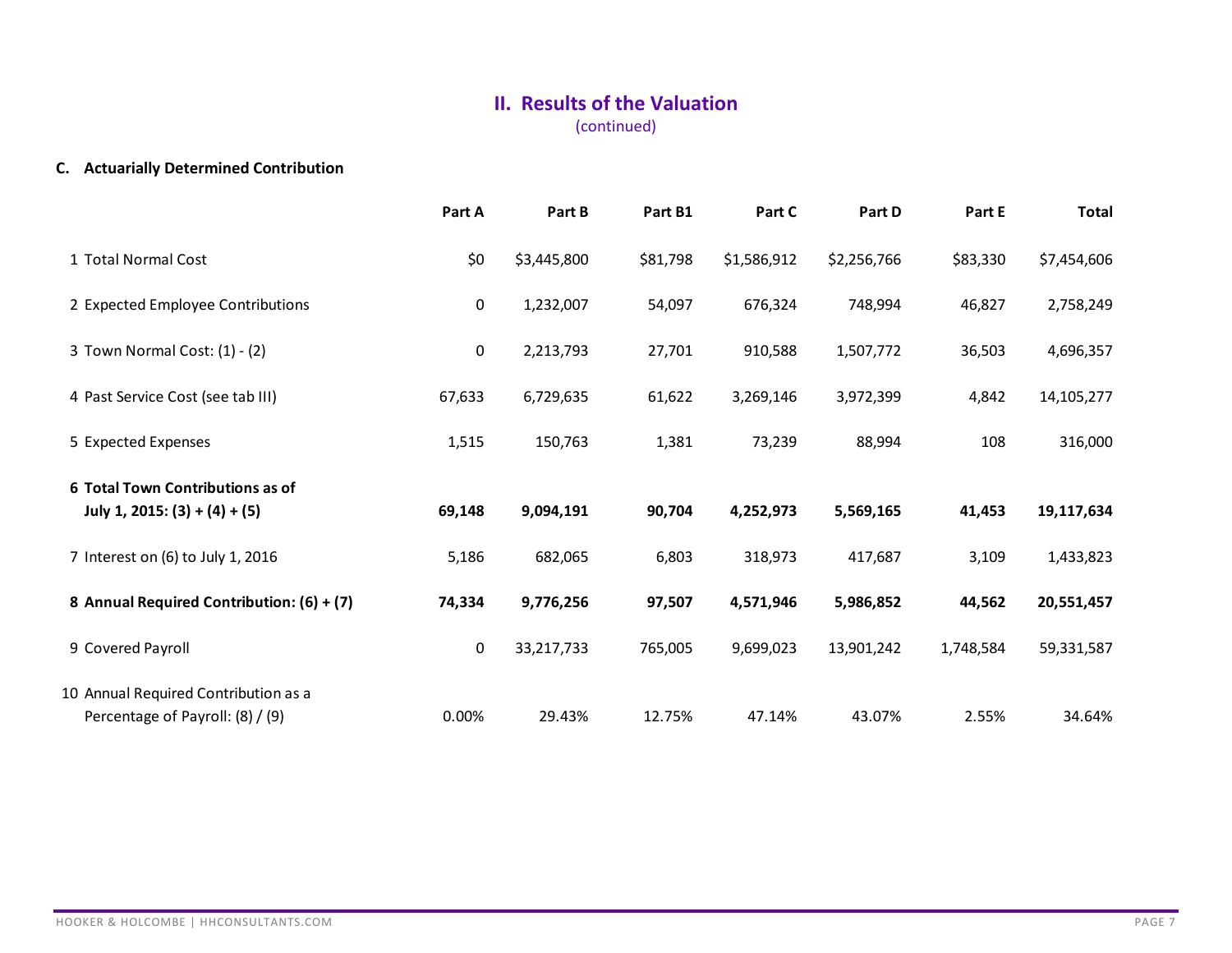(continued)

### **D. Past Service Cost**

|   |                                           | Part A      | Part B       | Part B-1        | Part C       | Part D       | Part E          | Total         |
|---|-------------------------------------------|-------------|--------------|-----------------|--------------|--------------|-----------------|---------------|
| 1 | <b>Actuarial Liability</b>                |             |              |                 |              |              |                 |               |
|   | <b>Active Members</b>                     | \$0         | \$86,201,873 | \$1,421,711     | \$26,540,897 | \$36,815,119 | \$138,194       | \$151,117,794 |
|   | Members Due Return of Contributions*      |             |              |                 |              |              |                 |               |
|   | <b>Terminated Vested Members</b>          | $\mathbf 0$ | 2,272,144    | 0               | $\mathbf 0$  | 271,927      | 403             | 2,544,474     |
|   | Service Retirees                          | 1,351,449   | 98,749,631   | 342,145         | 59,783,551   | 69,869,183   | 0               | 230,095,959   |
|   | <b>Disability Retirees</b>                | 7,855       | 2,617,973    | 0               | 3,422,730    | 1,050,924    | 0               | 7,099,482     |
|   | <b>Beneficiaries</b>                      | 576,603     | 2,786,014    | $\underline{0}$ | 3,828,145    | 5,697,931    | $\underline{0}$ | 12,888,693    |
|   | <b>Total</b>                              | 1,935,907   | 192,627,635  | 1,763,856       | 93,575,323   | 113,705,084  | 138,597         | 403,746,402   |
| 2 | <b>Actuarial Value of Assets</b>          | 830,185     | 82,605,534   | 756,404         | 40,128,403   | 48,760,756   | 59,435          | 173,140,717   |
| 3 | Unfunded Actuarial Liability: (1) - (2)   | 1,105,722   | 110,022,101  | 1,007,452       | 53,446,920   | 64,944,328   | 79,162          | 230,605,685   |
| 4 | Amortization Period (years)               | 30          | 30           | 30              | 30           | 30           | 30              | 30            |
| 5 | <b>Amortization Growth Rate</b>           | 2.50%       | 2.50%        | 2.50%           | 2.50%        | 2.50%        | 2.50%           | 2.50%         |
| 6 | Past Service Cost: (3) amortized over (4) | 67,633      | 6,729,635    | 61,622          | 3,269,146    | 3,972,399    | 4,842           | 14,105,277    |

*\*Liability under Members Due Return of Contributions are included in liability under Terminated Vested Members*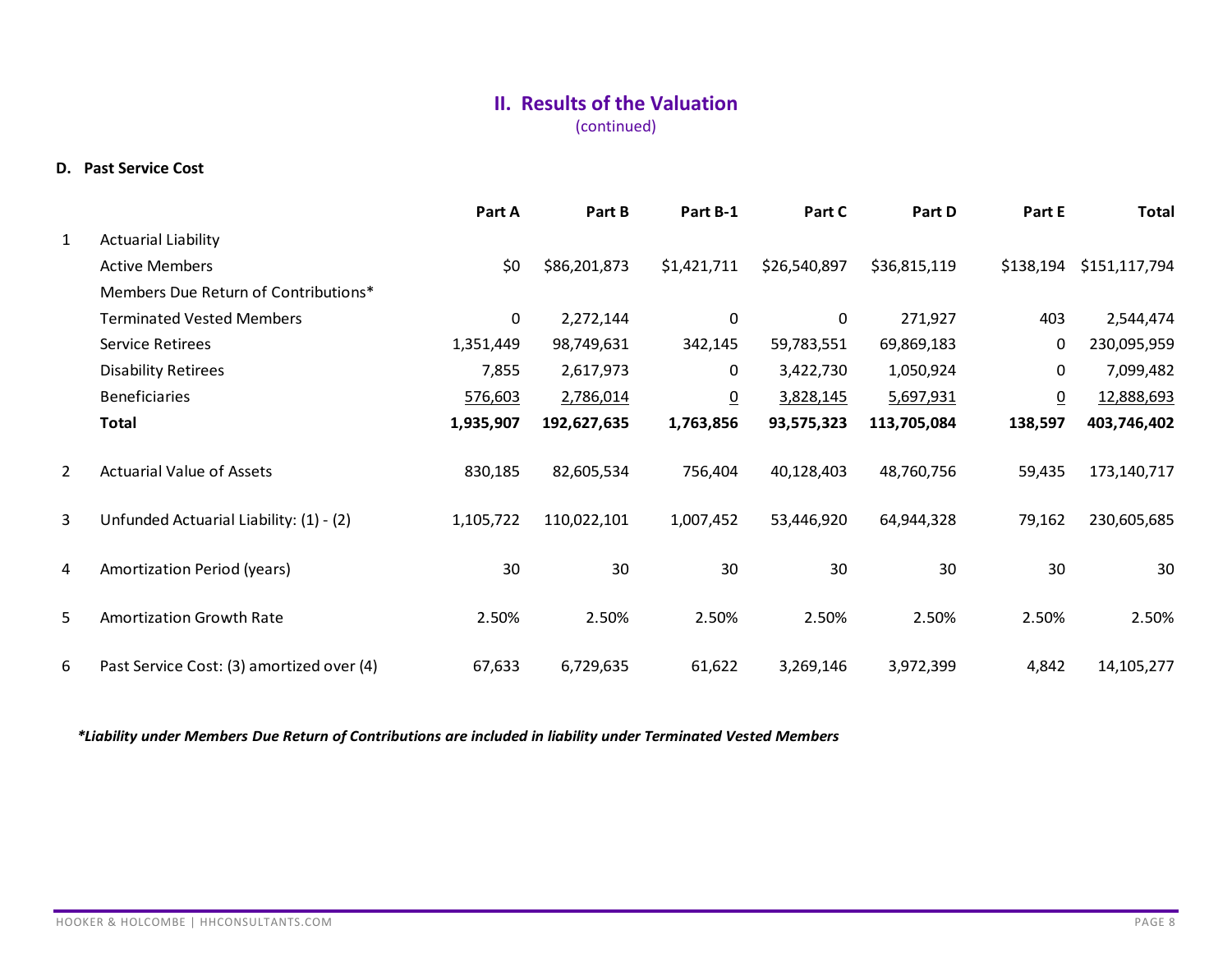(continued)

## **E. Participant Data**

The data reported by the Town for this valuation includes all active employees who met the Plan's minimum age and service requirements as of 7/1/2015.

| <b>Participant Data</b>            |               |                   |                 |                |                    |              |  |  |  |  |  |
|------------------------------------|---------------|-------------------|-----------------|----------------|--------------------|--------------|--|--|--|--|--|
|                                    |               | <b>Terminated</b> |                 |                |                    |              |  |  |  |  |  |
|                                    | <b>Active</b> | Vested            | <b>Disabled</b> | <b>Retired</b> | <b>Beneficiary</b> | <b>Total</b> |  |  |  |  |  |
|                                    |               |                   |                 |                |                    |              |  |  |  |  |  |
| <b>Total Participants 7/1/2013</b> | 859           | 75                | 35              | 885            | 127                | 1,981        |  |  |  |  |  |
| Adjustments                        | 0             | $\overline{2}$    | $\mathbf 0$     | $\Omega$       | -6                 | $-4$         |  |  |  |  |  |
| Retirements                        |               |                   |                 |                |                    |              |  |  |  |  |  |
| <b>Disabled</b>                    | $-1$          | 0                 | 1               | 0              | 0                  | $\mathbf 0$  |  |  |  |  |  |
| Regular                            | $-68$         | $-10$             | $\Omega$        | 78             | $\Omega$           | $\mathbf 0$  |  |  |  |  |  |
| Terminations                       |               |                   |                 |                |                    |              |  |  |  |  |  |
| Vested                             | $-20$         | 20                | N/A             | N/A            | N/A                | $\mathbf 0$  |  |  |  |  |  |
| Non-vested                         | 0             | N/A               | N/A             | N/A            | N/A                | $\mathbf 0$  |  |  |  |  |  |
| Deaths                             |               |                   |                 |                |                    |              |  |  |  |  |  |
| Without death                      | 0             | 0                 | $\mathbf 0$     | $-37$          | $-11$              | $-48$        |  |  |  |  |  |
| benefit                            |               |                   |                 |                |                    |              |  |  |  |  |  |
| With death benefit                 | $-2$          | $\mathbf 0$       | 0               | $-13$          | 0                  | $-15$        |  |  |  |  |  |
| New beneficiaries                  | N/A           | 0                 | 0               | 0              | 21                 | 21           |  |  |  |  |  |
| Lump sum / cash outs               | $-24$         | $-5$              | $\Omega$        | $\Omega$       | $-3$               | $-32$        |  |  |  |  |  |
| Rehires                            | $\mathbf{1}$  | $-1$              | 0               | $\Omega$       | 0                  | 0            |  |  |  |  |  |
| New entrants                       | 111           | N/A               | N/A             | N/A            | N/A                | 111          |  |  |  |  |  |
| <b>Total Participants 7/1/2015</b> | 856           | 81                | 36              | 913            | 128                | 2014         |  |  |  |  |  |
| Average age                        |               |                   |                 |                |                    |              |  |  |  |  |  |
| 7/1/2015                           | 49.1          | 48.4              | 63.1            | 70.4           | 74.8               |              |  |  |  |  |  |
| <b>Average service</b>             |               |                   |                 |                |                    |              |  |  |  |  |  |
| 7/1/2015                           | 13.3          |                   |                 |                |                    |              |  |  |  |  |  |
| <b>Total annual plan salaries</b>  |               |                   |                 |                |                    |              |  |  |  |  |  |
| 7/1/2015                           | \$59,331,587  |                   |                 |                |                    |              |  |  |  |  |  |
| <b>Total annual benefits</b>       |               |                   |                 |                |                    |              |  |  |  |  |  |
| 7/1/2015                           |               | \$405,137         | \$820,426       | \$25,340,611   | \$1,570,985        |              |  |  |  |  |  |

07/01/2013: 1 individual(s) included in both the retiree and survivor counts (receiving two benefits).

07/01/2015: 7 individual(s) included in both the retiree and survivor counts (receiving two benefits).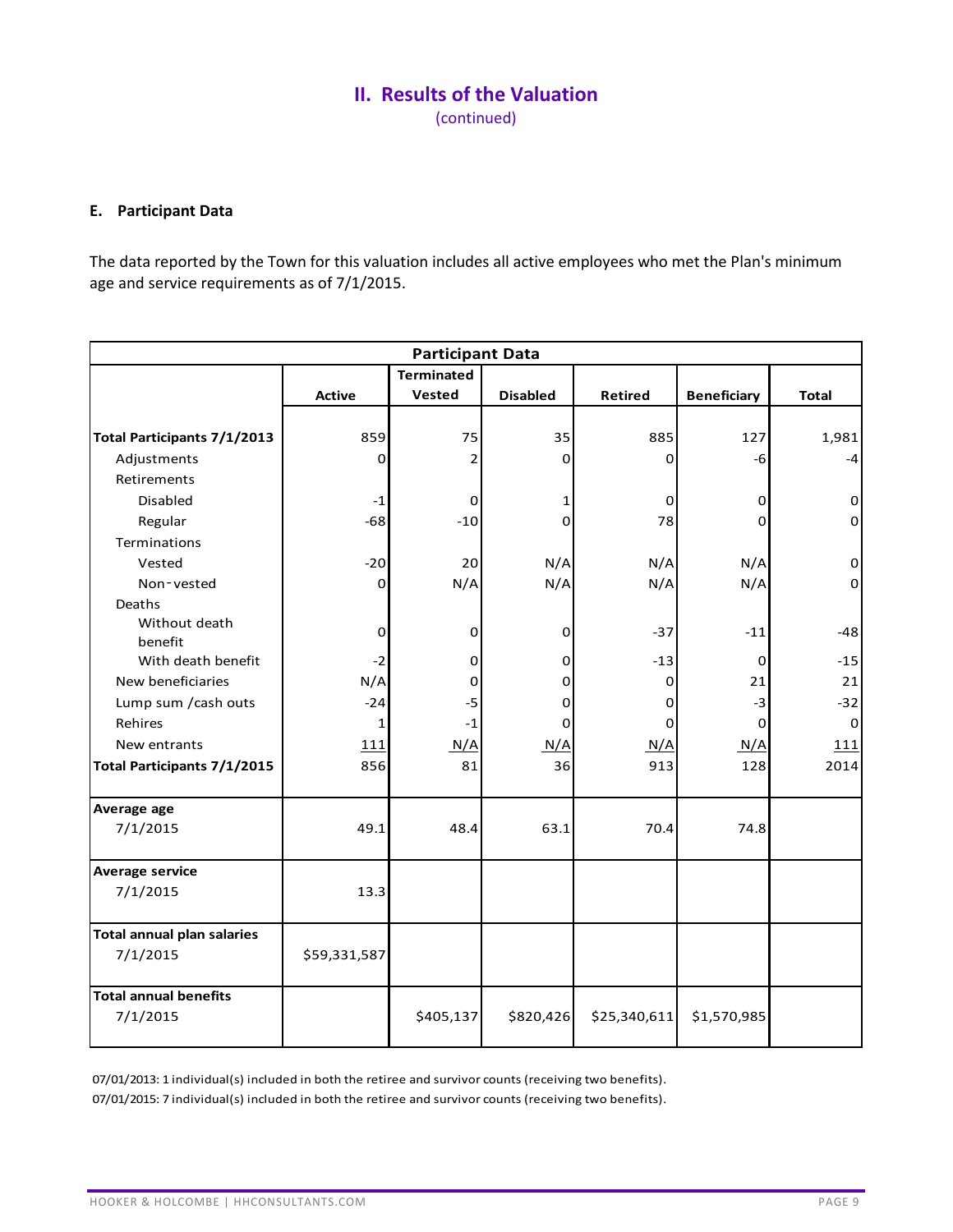### **A. Actuarial Cost Methods**

#### **Funding Method**

The actuarial valuation method used in the cost calculations is the Entry Age Normal Actuarial Cost Method. Recommended annual contributions will consist of two pieces:

- a. Normal Cost The actuarial cost to fund benefit units earned during the year.
- b. Amortization Payments of Unfunded Actuarial Accrued Liability The actuarial cost of amortizing the unfunded portion of the actuarial liability over a closed 30-year period as a level percentage of pay. This year a 2.5% payroll growth assumption was used.

Prior: The unfunded liability for the plan is the excess of the Accrued Liability over the assets which have been accumulated for the plan. This Unfunded Accrued Liability is amortized as a level percent. Beginning on July 1, 2007, the amortization period is 30 years. The amortization period will decline by 1 year every year until it reaches 10 years, at which point it will remain at 10 years.

#### **Asset Valuation Method**

The Actuarial Value of assets used in the development of plan contributions phases in recognition of the difference between the actual return on Market Value and the expected return on Market Value over a five-year period at 20% per year.

Full actuarial valuations are performed every other year. In off years the Actuarial Liability and the Normal Cost are estimated based on the results of the prior full valuation.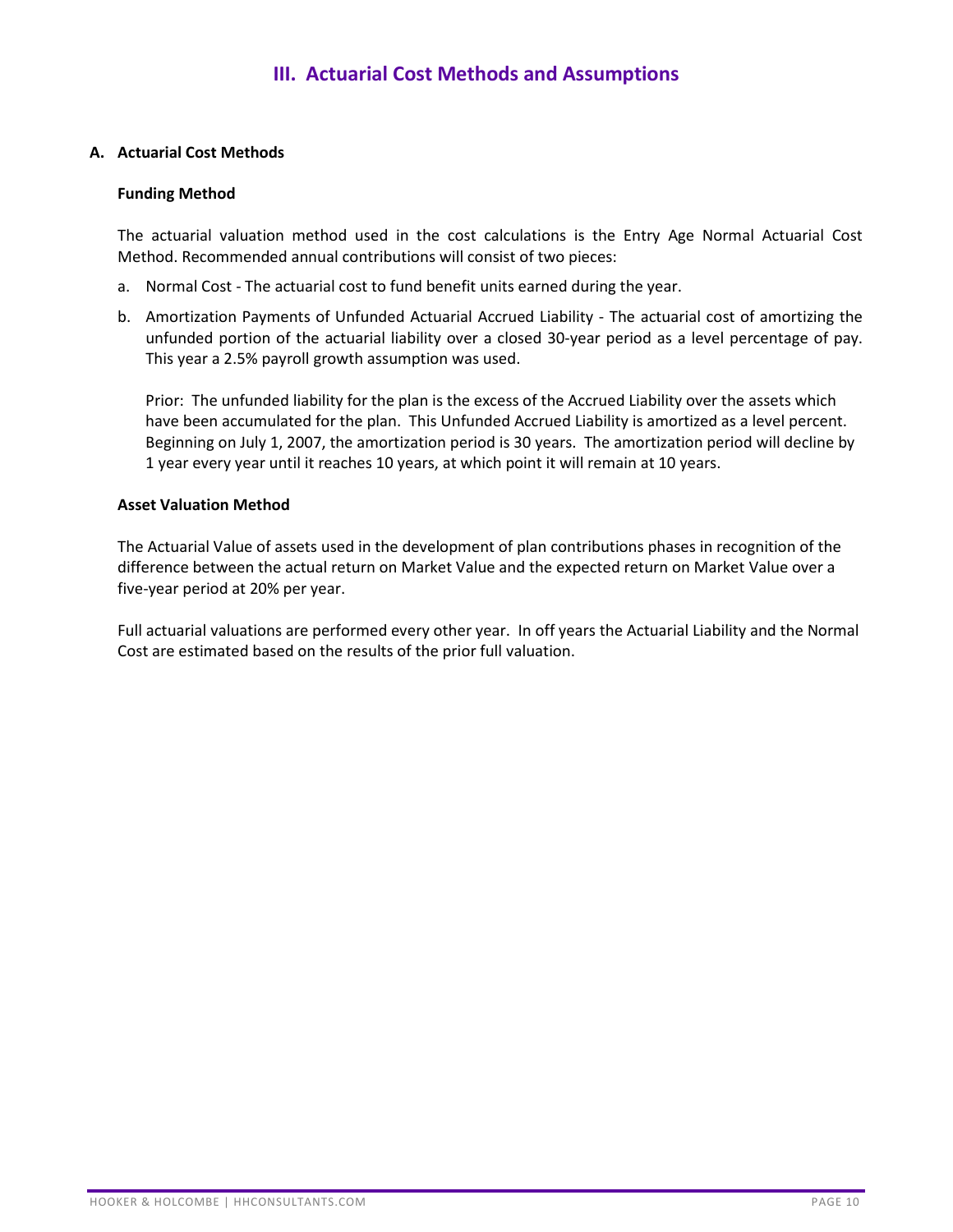(continued)

#### **B. Actuarial Assumptions**

#### **Active/Regular Retirement**

RP-2000 Annuitant and Non-Annuitant Mortality Tables for Males and Females projected to valuation date by Scale AA. A Blue Collar adjustment is applied pre- and post-retirement for members of the Custodial (05), Maintenance (06), Grounds (70), Building Maintenance (71), Streets (62), Fire (61) and Police (60) groups.

Prior: RP-2000 Annuitant and Non-Annuitant Mortality Tables for Males and Females projected to valuation date by Scale AA. A Blue Collar adjustment is applied pre-retirement for active members of the Custodial (05), Maintenance (06), Grounds (70), Building Maintenance (71), and Streets (62) groups, and both pre- and post-retirement for Fire (61) and Police (60) members.

#### **Active/Regular Retirement Mortality Improvement**

Projected from valuation date to 2020 using Scale AA.

#### **Disable Mortality**

RP-2000 Disabled Mortality Table.

#### **Disabled Mortality Improvement**

None.

Prior: Projected from valuation date to 2020 using Scale AA.

#### **Investment Return**

7.50% per year.

Prior: 7.54% per year.

#### **Salary Scale**

Based on age per the table below.

| Age   | Rate  |
|-------|-------|
| <25   | 6.00% |
| 25-29 | 5.85% |
| 30-34 | 4.65% |
| 35-39 | 4.35% |
| 40-49 | 3.65% |
| 50-59 | 3.50% |
| 60+   | 2.80% |

An additional increase is assumed in year 1 only as follows:

Part  $B - 1.35%$ Part  $B1 - 2.00\%$ Part  $E - 1.66%$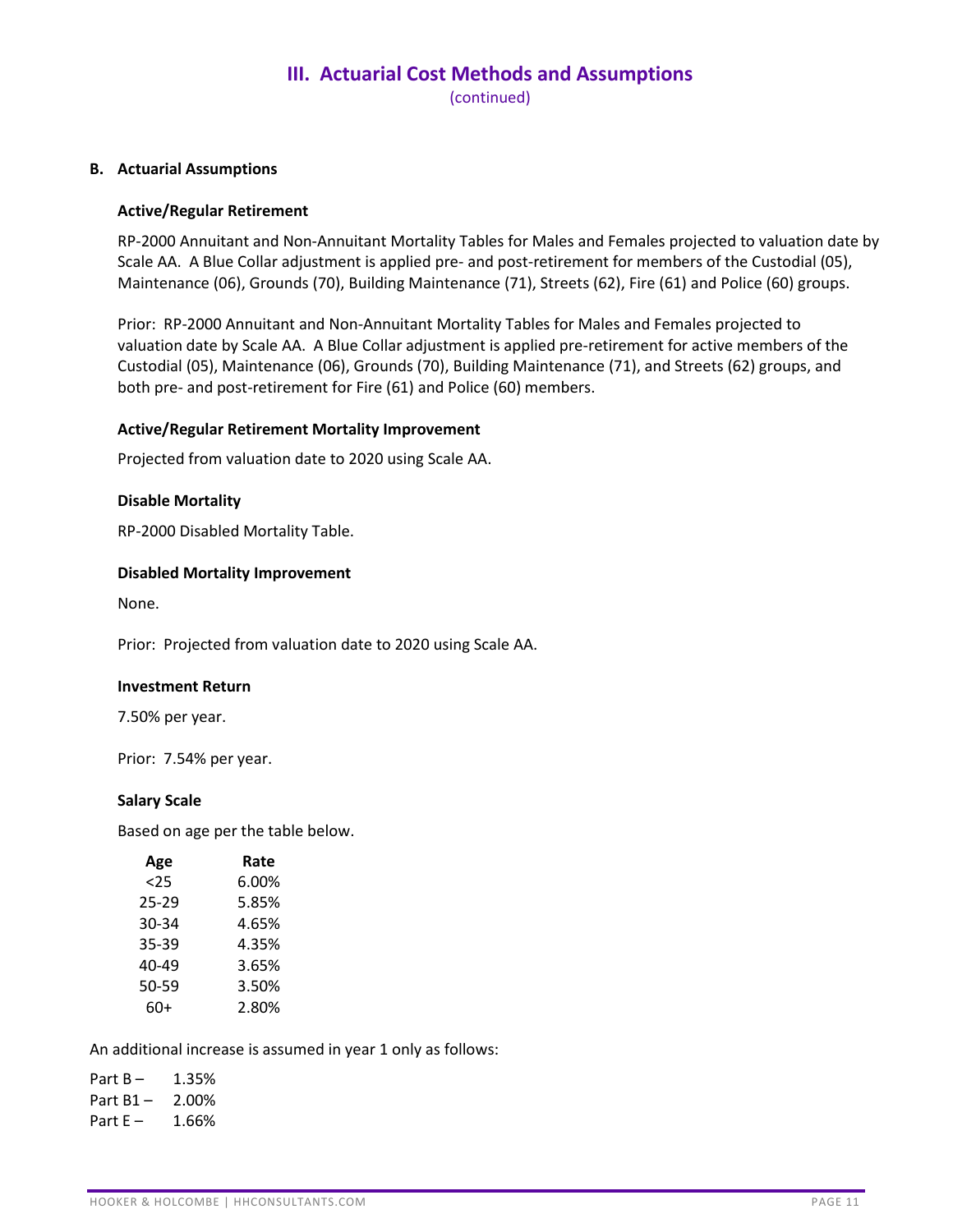(continued)

# **B. Actuarial Assumptions** (continued)

#### **Rate of Retirement**

# Parts B & B1

| Age   | Rate |
|-------|------|
| 45-49 | 1%   |
| 50-54 | 3    |
| 55-59 | 5    |
| 60    | 15   |
| 61-64 | 10   |
| 65-69 | 40   |
| 70    | 100  |
|       |      |

# Prior: Parts B & B1

| Eligible for reduced pension, no medical   | .5% |
|--------------------------------------------|-----|
| Eligible for unreduced pension, no medical | .5% |
| Eligible for unreduced pension and medical | 15% |

| All other ages | Age   | Rate |
|----------------|-------|------|
|                | 45-49 | 1%   |
|                | 50-54 | 3    |
|                | 55-59 | 5    |
|                | 60    | 15   |
|                | 61-64 | 10   |
|                | 65-69 | 40   |
|                | 70    | 100  |

## Parts C

| Eligible for reduced pension, no medical   | 0%  |
|--------------------------------------------|-----|
| Eligible for unreduced pension, no medical | 0%  |
| Eligible for unreduced pension and medical | 25% |

| All other ages | Age   | Rate |
|----------------|-------|------|
|                | 40-44 | 1%   |
|                | 45-49 | 5    |
|                | 50-55 | 10   |
|                | 56-64 | 25   |
|                | 65    | 100  |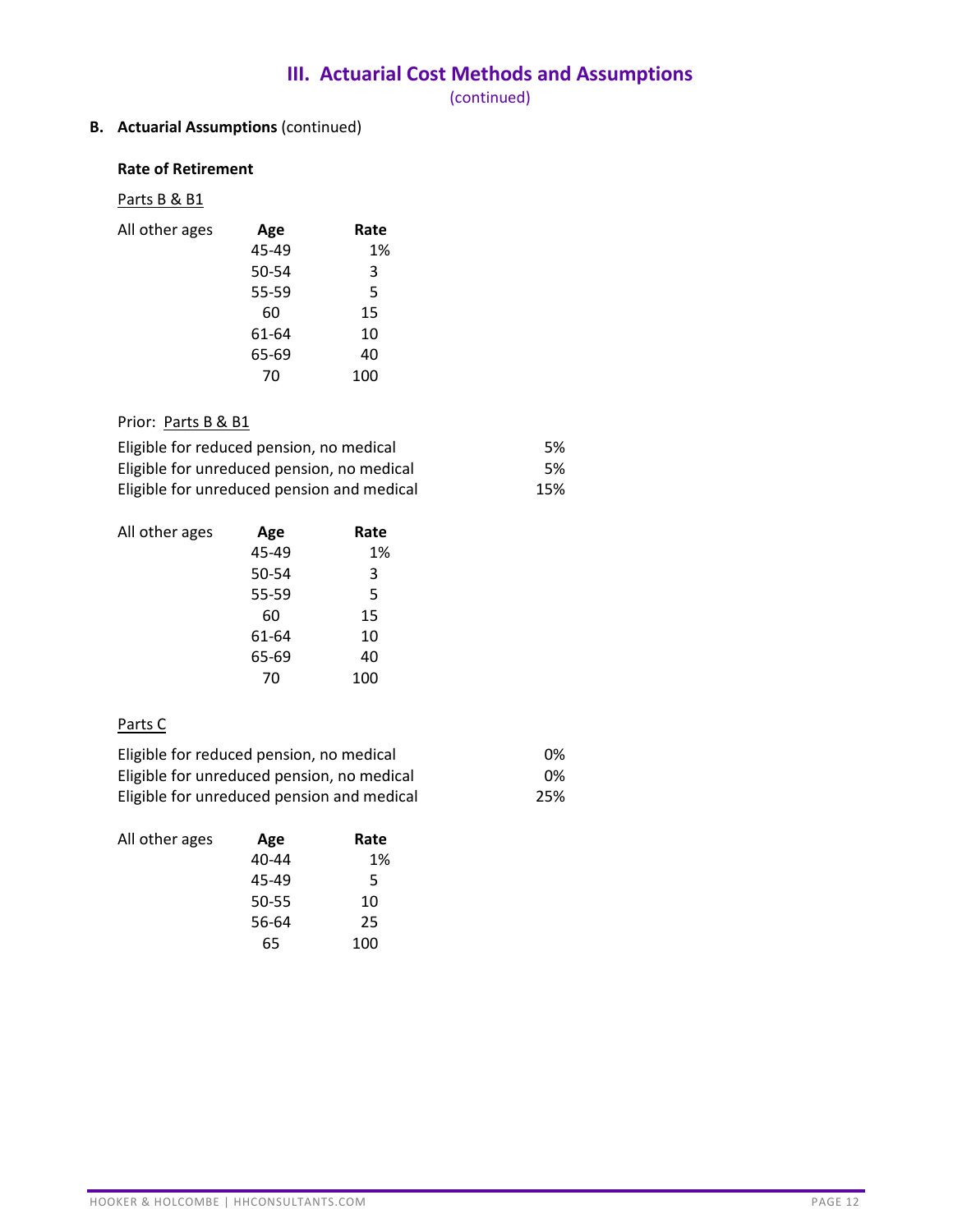(continued)

## **B. Actuarial Assumptions** (continued)

### Parts D

| Eligible for reduced pension, no medical   | 0%  |
|--------------------------------------------|-----|
| Eligible for unreduced pension, no medical | 0%  |
| Eligible for unreduced pension and medical | 25% |

| All other ages | Age   | Rate |
|----------------|-------|------|
|                | 30-39 | 1%   |
|                | 40-44 | 2    |
|                | 45-54 | 10   |
|                | 55-61 | 20   |
|                | 62    | 100  |

All members older than the latest assumed retirement age are assumed to retire immediately.

#### **Turnover**

#### Parts B & B1

|       | <b>Service</b> |         |     |       |
|-------|----------------|---------|-----|-------|
| Age   | $0 - 2$        | $3 - 5$ | 6-9 | $10+$ |
| 20    | 30%            | 12%     | 8%  | 6%    |
| 25    | 25             | 11      |     | 5     |
| 30    | 20             | 10      | 6   | 4     |
| 35    | 15             | 9       | 5   | 3     |
| $40+$ | 10             | 8       | 4   | 2     |

Prior: Parts B & B1 other than Paraprofessional (03) and Cafeteria (08)

|       |         |         | <b>Service</b> |       |
|-------|---------|---------|----------------|-------|
| Age   | $0 - 2$ | $3 - 5$ | $6-9$          | $10+$ |
| 20    | 30%     | 12%     | 8%             | 6%    |
| 25    | 25      | 11      |                | 5     |
| 30    | 20      | 10      | 6              | 4     |
| 35    | 15      | 9       | 5              | 3     |
| $40+$ | 10      | 8       |                | 2     |

Paraprofessional (03) and Cafeteria (08)

| <b>Service</b> | Rate |
|----------------|------|
| 0-1            | 30%  |
| 2-3            | 25   |
| 4-5            | 20   |
| 6-7            | 15   |
| 8-9            | 10   |
| $10+$          | 5    |

Parts C**:** None

Parts D: Crocker-Sarasan Table T-1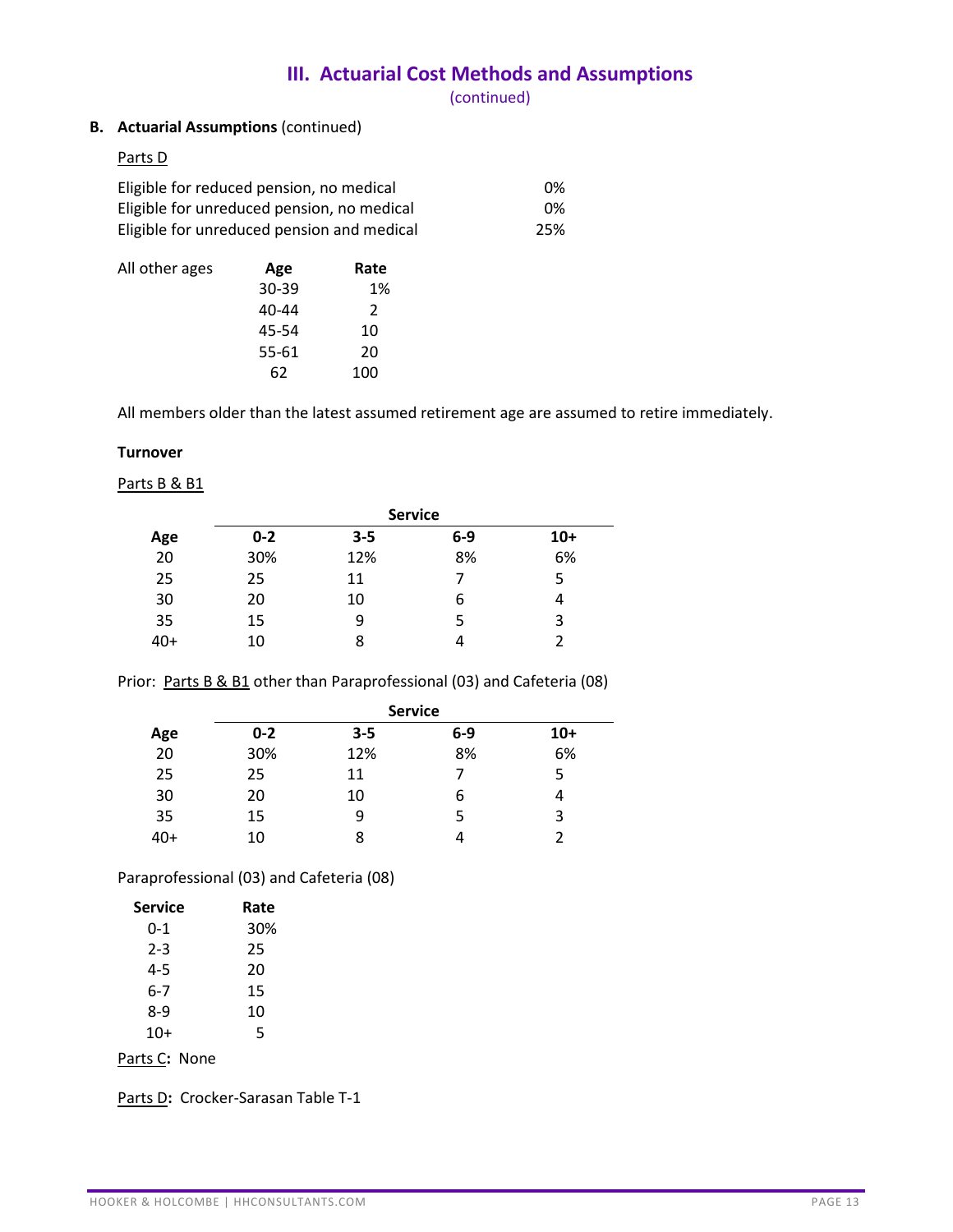(continued)

### **B. Actuarial Assumptions** (continued)

### **Disability**

The following annual rates of disability are assumed:

| Age | Rate     |
|-----|----------|
| 20  | $0.08\%$ |
| 30  | 0.09%    |
| 40  | 0.17%    |
| 50  | 0.51%    |
| 60  | 1.44%    |

Service connected disabilities are assumed to comprise 50% of total disability for Parts C & D and 20% for Parts B & B1.

The participant's regular accrued benefit is assumed to be higher than the other disability benefits under the plan.

#### **Amortization Growth Rate**

2.50%

Prior Year: 4.00%

#### **Survivorship**

80% of employees assumed to be married, with wives 3 years younger than husbands.

#### **Expenses**

Actual administrative expenses paid in the prior year increased by 3% for inflation and rounded to the nearest \$1,000.

#### **Cost of Including Unused Sick Pay in Average Final Compensation**

Parts B & B1 5.00% of benefit amount for active participants.

Parts  $C & D$  5.25% of benefit amount for active participants.

#### **Survivor Benefit**

#### Parts C & D

The survivorship benefit was valued at 39.4% of final pay while the normal form of the retirement benefit was set as a 10% Joint & Survivor in order to account for the additional death benefit for these groups.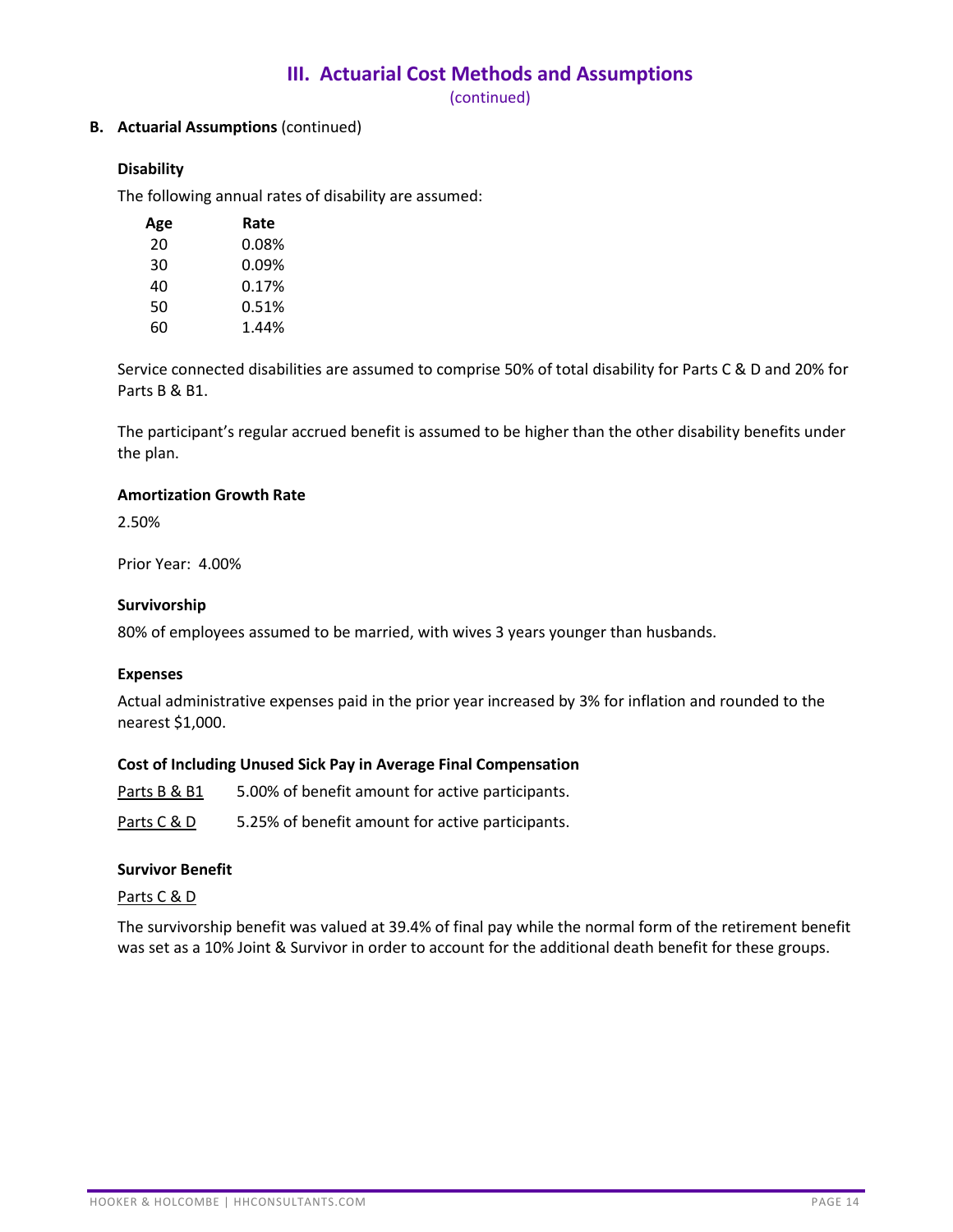This exhibit summarizes the major provisions of the Plan. It is not intended to be, nor should it be interpreted as a complete statement of all plan provisions. To the extent that this summary does not accurately reflect the plan provisions, then the results of this valuation may not be accurate.

#### **Effective Date of Plan**

March 1, 1945

#### **Covered Employees**

Employees working at least 1,000 hours, excluding those teachers eligible under the State Teachers Retirement System, may participate. Participation is compulsory for new employees hired under age 50.

Employees hired after the following dates are not covered by the Pension Plan:

Nurses (07) June 30, 2010 Cafeteria (08) June 30, 2011 Security (12) June 30, 2010

Directors (59) hired after July 1, 2012 can elect to opt out of the Pension Plan.

### **Classes of Members**

#### Part A

Covered Employees on December 8, 1959 who did not elect coverage under Social Security plus certain police officers and firefighters not covered under Part C or Part D.

#### Part B

All Covered Employees not in Parts A, B1, C, D or E.)

| <b>Board of Education Unions</b>    | <b>Town Unions</b>           |  |
|-------------------------------------|------------------------------|--|
| Secretarial/Clerical (02)           | Nurses (58)                  |  |
| Paraprofessional (03)               | Directors (59)               |  |
| Printers (04)                       | Streets (62)                 |  |
| Custodial (05)                      | Clerical (65)                |  |
| Maintenance (06)                    | Non-Bargaining Clerical (66) |  |
| Nurses (07)                         | Non-Bargaining (68)          |  |
| Cafeteria (08)                      | Grounds (70)                 |  |
| Non-Bargaining (09)                 | Building Maintenance (71)    |  |
| Custodial III / Head Custodian (10) | Professional/Management (73) |  |
| Security (12)                       | Supervisor (74)              |  |
| Professional/Technical (14)         | Parking Monitors (81)        |  |
| Cafeteria Managers (15)             | Corporate Counsel (87)       |  |
|                                     | Town Manager (90)            |  |

## Part B1 (64)

All Covered Employees classified as public safety dispatchers.

### Part C (61)

All Covered Employees classified as firefighters except those covered in Part A.

### Part D (60)

All Covered Employees classified as police officers except those covered in Part A.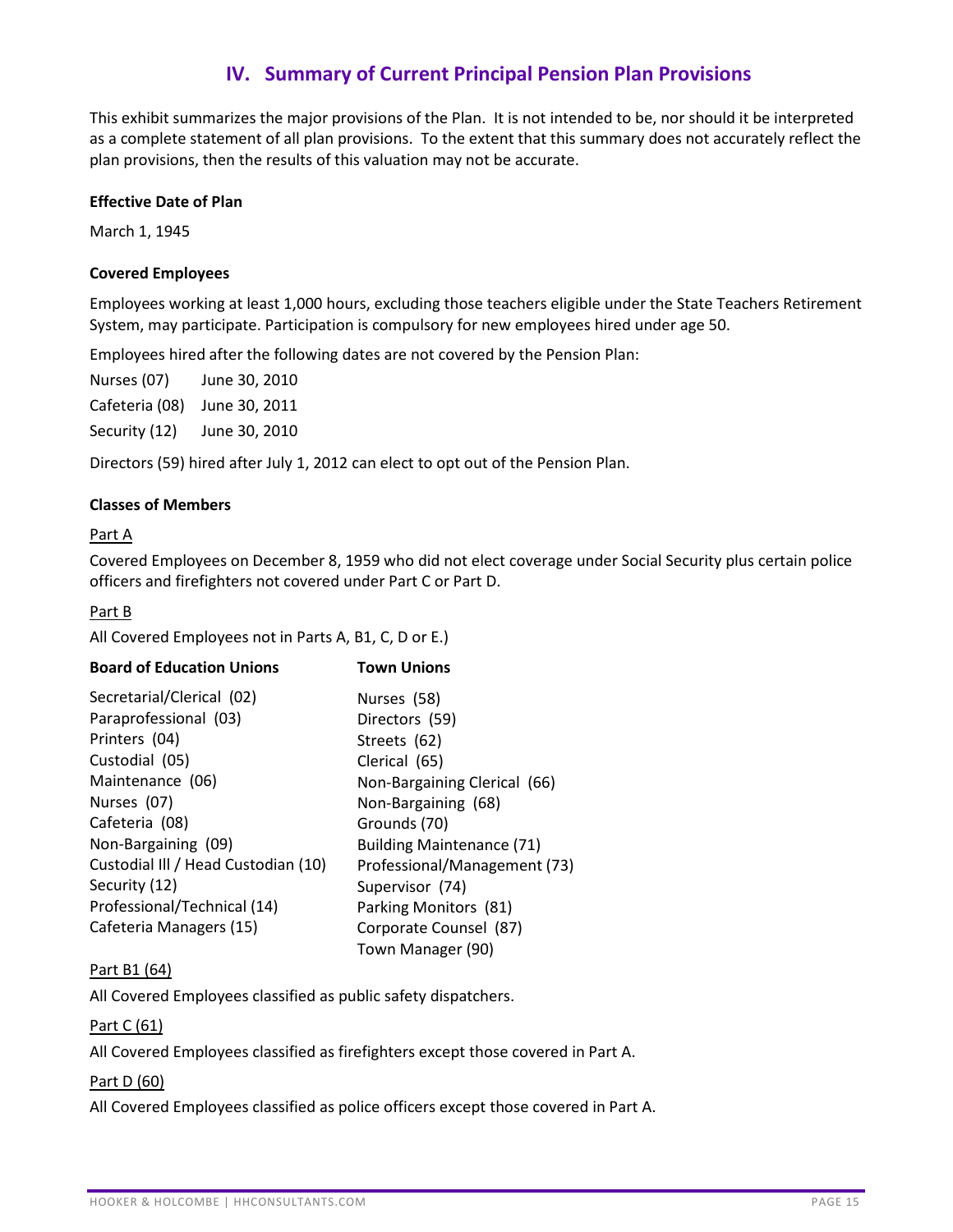(continued)

## Part E

Covered Employees in the following unions, hired after the dates below:

Secretaries (02) effective May 21, 2013 Paraprofessionals (03) effective May 21, 2013 Custodians (05) effective October 2, 2012 Maintenance (06) effective October 2, 2012 Custodial Ill (10) effective July 1, 2014 Professional/Technical (14) effective October 15, 2013 Cafeteria Managers (15) effective July 1, 2014 Town Directors (59) effective July 1, 2012 Grounds(70) and Professional/Management (73) effective September 24, 2015

### **Credited Service**

All service, including completed months is from date of hire to date of actual retirement, date of death, or date of termination of employment. Solely for the purpose of calculating amount of pension (see Normal Retirement Benefit) credited service includes any additional service credited in connection with the prior governmental service purchase provision of the plan.

#### **Average Final Compensation**

Average of the three highest calendar years of compensation, prior to date of actual retirement. Unused sick pay is included in average final compensation to the extent allowed under the plan.

For Part B and Part E members described below, the average final compensation shall not exceed the member's highest paid calendar year base wage. The highest paid calendar year base wage will be calculated on base wages or salary only and will not include payments on account of overtime worked, longevity payments, meal payments, or any other payment.

- Town unions hired on/after July 1, 2013,
- Maintenance (06), Nurses (07), Professional/Technical (14), Cafeteria (08), Cafeteria Managers (15), and Printers (04) hired after July 1, 2004;
- Custodial (05) and Head Custodians (10) hired on/after July 1, 2006;
- Security (12), Secretarial/ Clerical (02), Paraprofessional (03), and Non Union (09) hired on/after May 1, 2006.

For Part C members hired after April 1, 2014, the employee's final rate of compensation is used. The final rate of compensation is defined as the highest bi-weekly rate of pay attained by the employee times 26.089, plus the highest holiday pay attained by the employee.

Compensation is limited to \$200,000, indexed in accordance with the Internal Revenue Code requirements for qualified plans.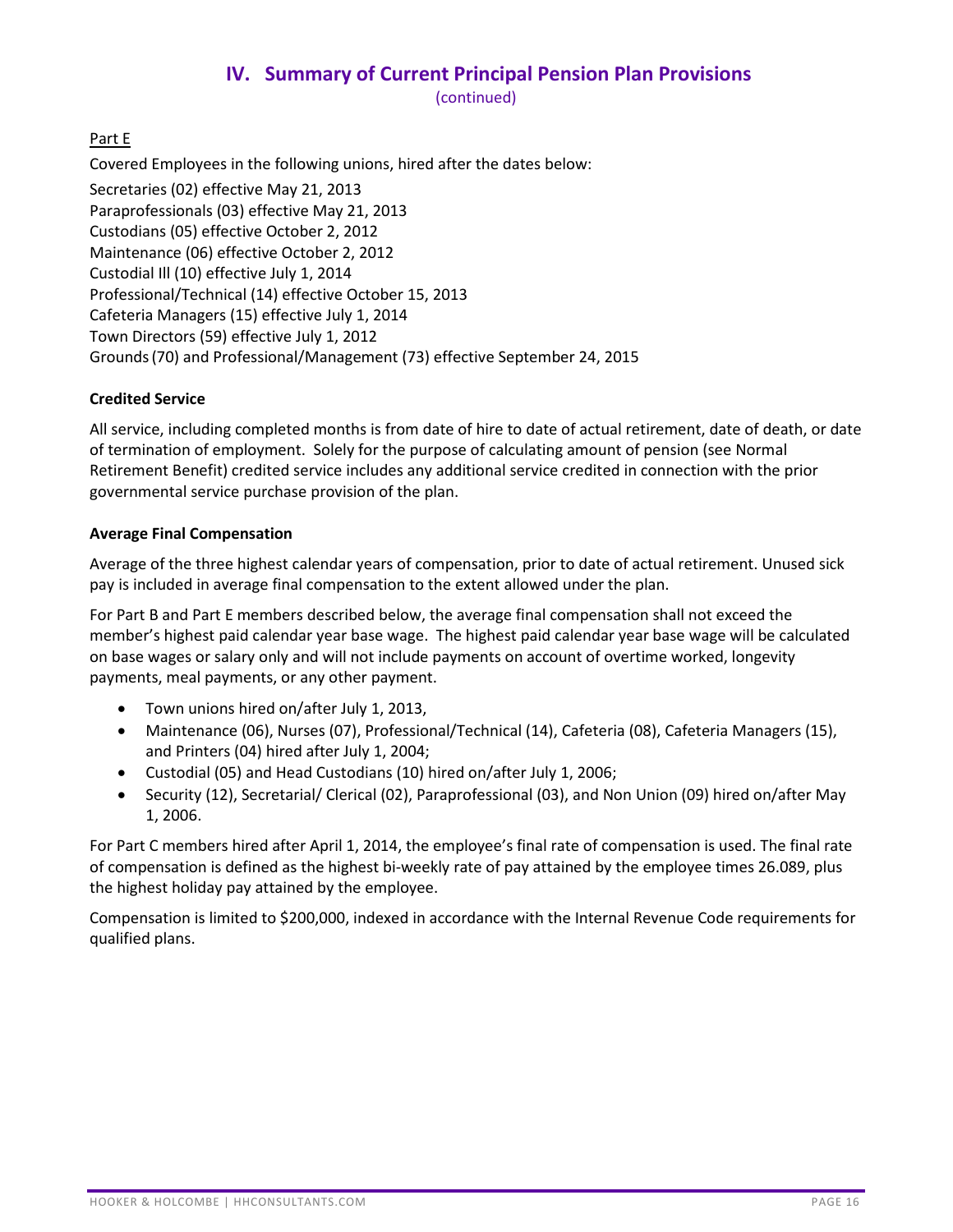### **Unused Sick Pay**

Unused sick pay is included in pension calculations for the following groups:

- Part C members hired prior to July 1, 2005,
- Part D members hired prior to August 1, 2006,
- Part B members in Town unions hired prior to July 1, 2003,
- Part B members in Maintenance (06), Nurses (07), and Professional/Technical (14) hired prior to July 1, 2004;
- Part B members in Cafeteria Managers (15), Custodial (05), Security (12), Custodian III (10), Cafeteria (08), and Printers (04) hired prior to July 1, 2005; and
- Part B members in Secretarial/ Clerical (02), Paraprofessional (03), and Non Union (09) hired prior to July 1, 2006.

### **Covered Compensation**

Covered compensation, as defined under Revenue Ruling 71-446, for persons turning age 65 during later of the year the member turns age 65 or the year of actual retirement.

### **Vesting**

An active member will become vested after 5 years of service (Dispatchers (64) members hired after June 30, 2007 - 10 years of service). The monthly benefit is equal to the accrued pension at date of termination; in lieu thereof, the member can elect to receive a refund of member contributions with credited interest. The monthly benefit is payable starting at the member's Normal Retirement Date. The vested member can elect to retire early (if he meets the early retirement eligibility criteria) and receive a reduced monthly benefit.

### **Normal Form**

Single life annuity

### **Optional Benefits at Retirement**

100%, 66-2/3% or 50% contingent annuitant option or 10 year certain and life option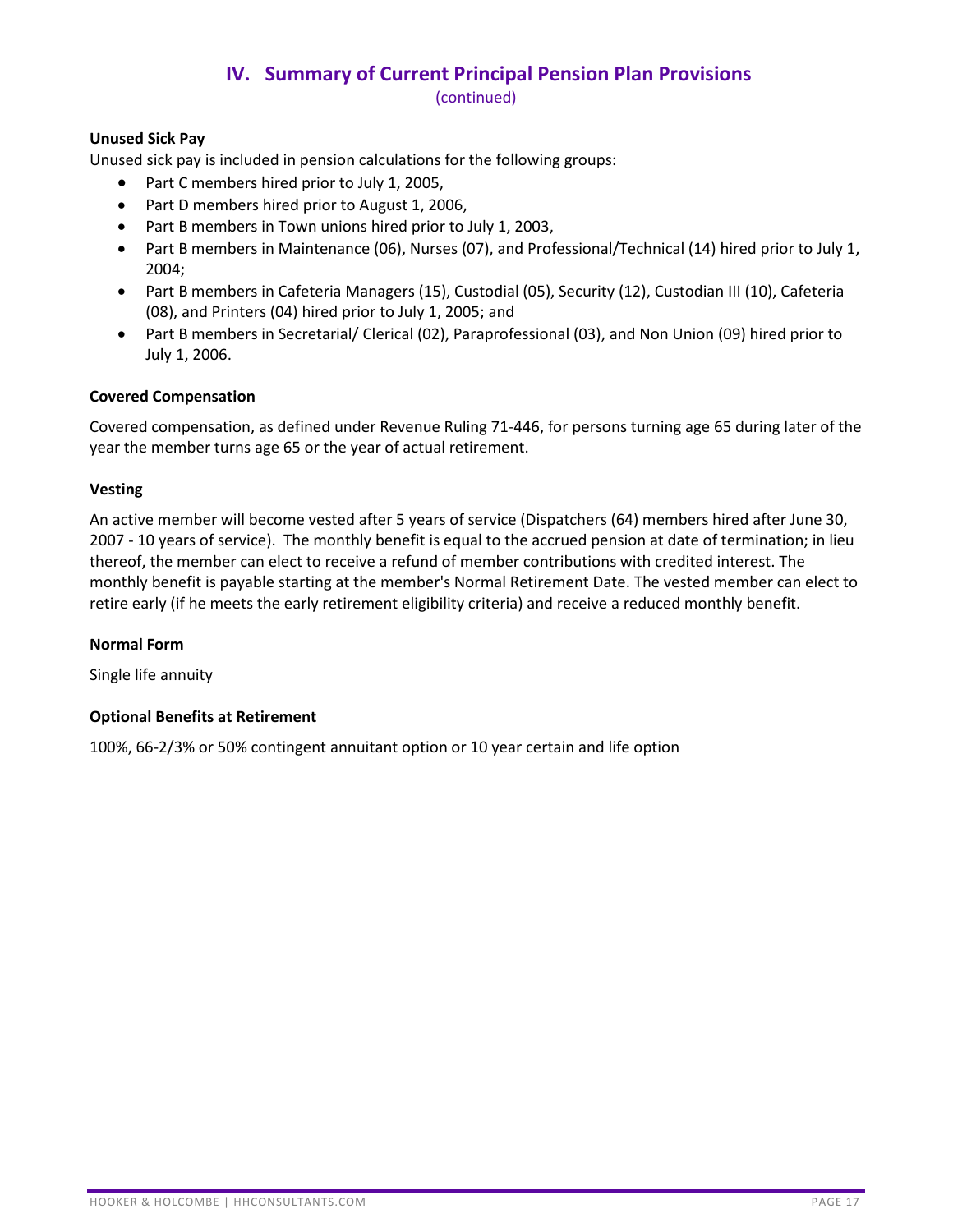#### **Member Contributions**

#### Part B

Percent of compensation varies by union. For some unions, members with long service contribute a lower percentage. For members in these unions hired prior to July 1, 2003, the lower percentage applies after 30 years of service. For members in these unions hired on or after July 1, 2003, the lower percentage applies after 35 years of service. Substitute January 1, 2006 for July 1, 2003 in the section above for Custodial (05).

|                                  | <b>Normal Rate</b> | <b>Long Service Rate</b> |
|----------------------------------|--------------------|--------------------------|
| Secretarial/Clerical (02)        | 3.25%              |                          |
| Paraprofessional (03)            | 3.25%              |                          |
| Printers (04)                    | 3.00%              | 2.00%                    |
| Custodial (05)                   | 3.50%              | 2.00%                    |
| Maintenance (06)                 | 3.00%              | 2.00%                    |
| Nurses (07)                      | 5.00%              | 2.00%                    |
| Cafeteria (08)                   | 3.50%              |                          |
| Non-Bargaining (09)              | 4.25%              |                          |
| Custodial III (10)               | 3.50%              |                          |
| Security (12)                    | 5.00%              |                          |
| Professional/Technical (14)      | 4.25%              |                          |
| Cafeteria Managers (15)          | 3.50%**            |                          |
| Nurses (58)                      | 3.00%              | 2.00%                    |
| Directors (59)                   | 5.00%              |                          |
| Streets (62)                     | 3.00%              | 2.00%                    |
| Clerical (65)                    | 2.80%*             | 1.80%*                   |
| Non-Bargaining Clerical (66)     | 3.00%              | 2.00%                    |
| Non-Bargaining (68)              | 3.00%              | 2.00%                    |
| Grounds (70)                     | 4.00%**            | 3.00%*                   |
| <b>Building Maintenance (71)</b> | 4.00%*             | 3.00%*                   |
| Professional/Management (73)     | 4.00%**            | 3.00%***                 |
| Supervisor (74)                  | 4.00%*             | 3.00%*                   |
| Parking Monitors (81)            | 3.00%              | 2.00%                    |
| Corporate Counsel (87)           | 3.00%              | 2.00%                    |
| Town Manager (90)                | 5.00%              |                          |
| * Includes 1.00% for COLA        |                    |                          |

\*\*Increasing to 4.25% for Union 15, and 5% for unions 70 and 73

\*\*\*Includes 1.00% for COLA. Employees hired after 9/24/2015 contribute at the Normal Rate regardless of service.

### Part B1 (64)

7.00% (Includes 1.00% for COLA)

### Part C (61)

Effective 7/1/2016, 1% of base pay plus 7.0% of compensation. Members hired after 4/1/2014, 8% of base pay.

### Part D (60)

1% of base pay plus 5.0% of compensation.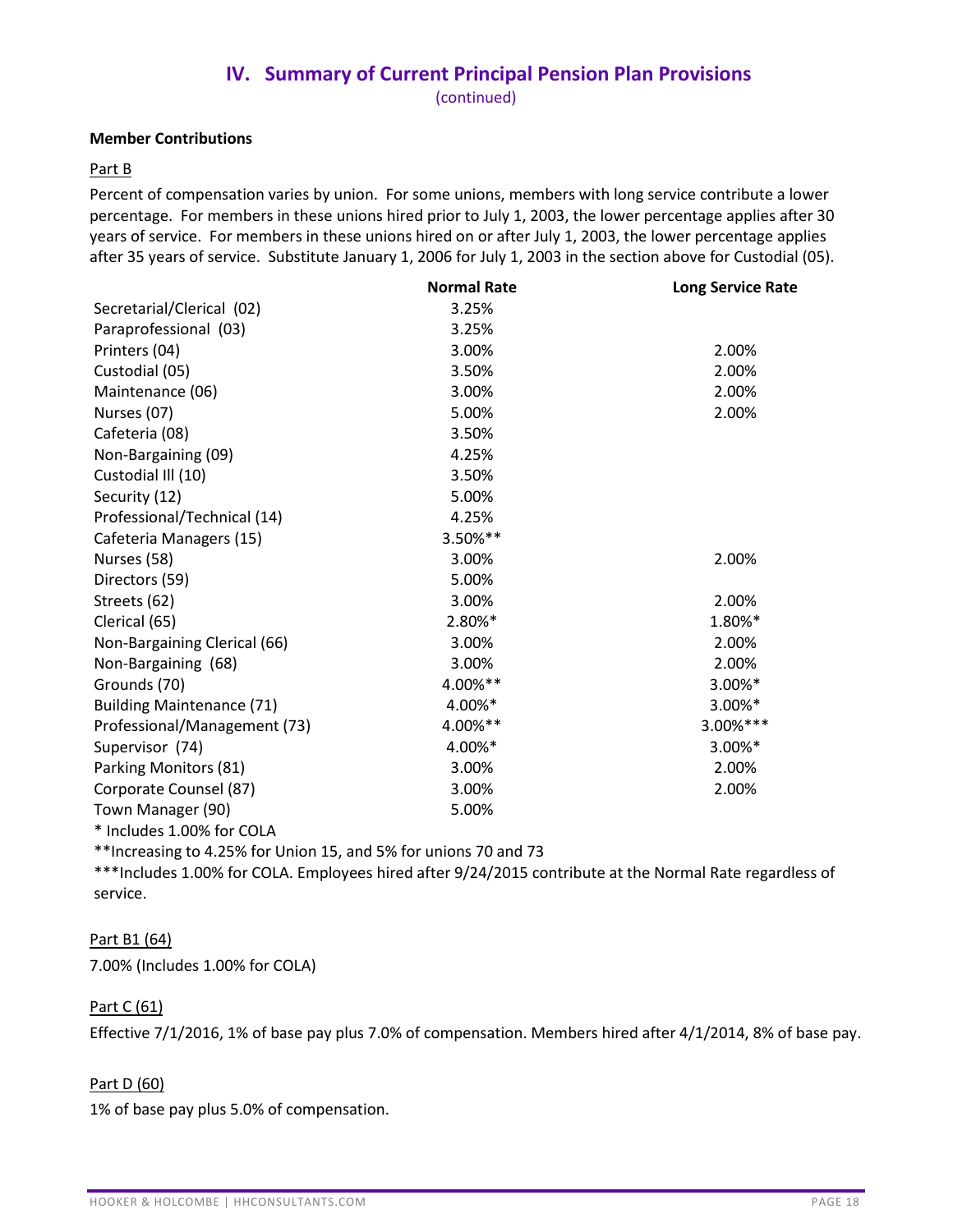## Part E

3% of base compensation.

Interest crediting rate for employee contributions is equal to 2.00% (compounded annually for all groups).

## **Normal Retirement Date**

When calculating the Normal Retirement Date, service is assumed to continue past termination date.

## Part B and Part E

Secretarial/Clerical (02), Paraprofessional (03) and Security (12) members hired before May 1, 2006, earliest of age 55 with 25 years of Credited Service, or age 60 with 10 years of Credited Service, or age 70. For members hired after May 1, 2006, earliest of age 65 with 15 years of Credited Service, or age 62 with 35 years of Credited Service, or age 70.

Printers (04), Nurses (07), Cafeteria (08) and Cafeteria Managers (15) members hired before July 1, 2004, earliest of age 55 with 25 years of Credited Service, or age 60 with 10 years of Credited Service, or age 70. For members hired after July 1, 2004, earliest of age 65 with 15 years of Credited Service, or age 62 with 35 years of Credited Service, or age 70.

Custodial (05) members hired before January 1, 2006, earliest of age 55 with 25 years of Credited Service, or age 60 with 10 years of Credited Service, 30 years of Credited Service, or age 70. For members hired after January 1, 2006, earliest of age 65 with 15 years of Credited Service, 35 years of Credited Service, or age 70.

Maintenance (06) members hired before July 1, 2004, earliest of age 55 with 25 years of Credited Service, or age 60 with 10 years of Credited Service, 30 years of Credited Service, or age 70. For members hired after July 1, 2004, earliest of age 65 with 15 years of Credited Service, or age 62 with 35 years of Credited Service, or age 70.

Non-Bargaining (09) and Custodial III (10) members hired before July 1, 2006, earliest of age 55 with 25 years of Credited Service, or age 60 with 10 years of Credited Service, or age 70. For members hired after July 1, 2006, earliest of age 65 with 15 years of Credited Service, or age 62 with 35 years of Credited Service, or age 70.

Professional/Technical (14) members hired before July 1, 2004 earliest of age 55 with 25 years of Credited Service, or age 60 with 10 years of Credited Service, or age 70. For members hired after July 1, 2004, earliest of age 65 with 15 years of Credited Service, or age 62 with 35 years of Credited Service, or age 70.

Streets (62) members hired before July 1, 2003, earliest of age 55 with 25 years of Credited Service, or age 60 with 10 years of Credited Service, 30 years of Credited Service, or age 70. For members hired after July 1, 2003, earliest of age 65 with 15 years of Credited Service, 35 years of Credited Service, or age 70.

Nurses (58), Directors (59), Clerical (65), Non-Bargaining Clerical (66), Non-Bargaining (68), Professional/Mgmt (73), Corporate Counsel (87) and Town Manager (90) members hired before July 1, 2003, earliest of age 55 with 25 years of Credited Service, or age 60 with 10 years of Credited Service, or age 70. For members hired after July 1, 2003, earliest of age 65 with 15 years of Credited Service, or age 62 with 35 years of Credited Service, or age 70.

Grounds (70), Building Maintenance (71) and Supervisor (74) members hired before July 1, 2003, earliest of age 55 with 25 years of Credited Service, or age 60 with 10 years of Credited Service, 30 years of Credited Service, or age 70. For members hired after July 1, 2003, earliest of age 65 with 15 years of Credited Service, or age 62 with 35 years of Credited Service, or age 70.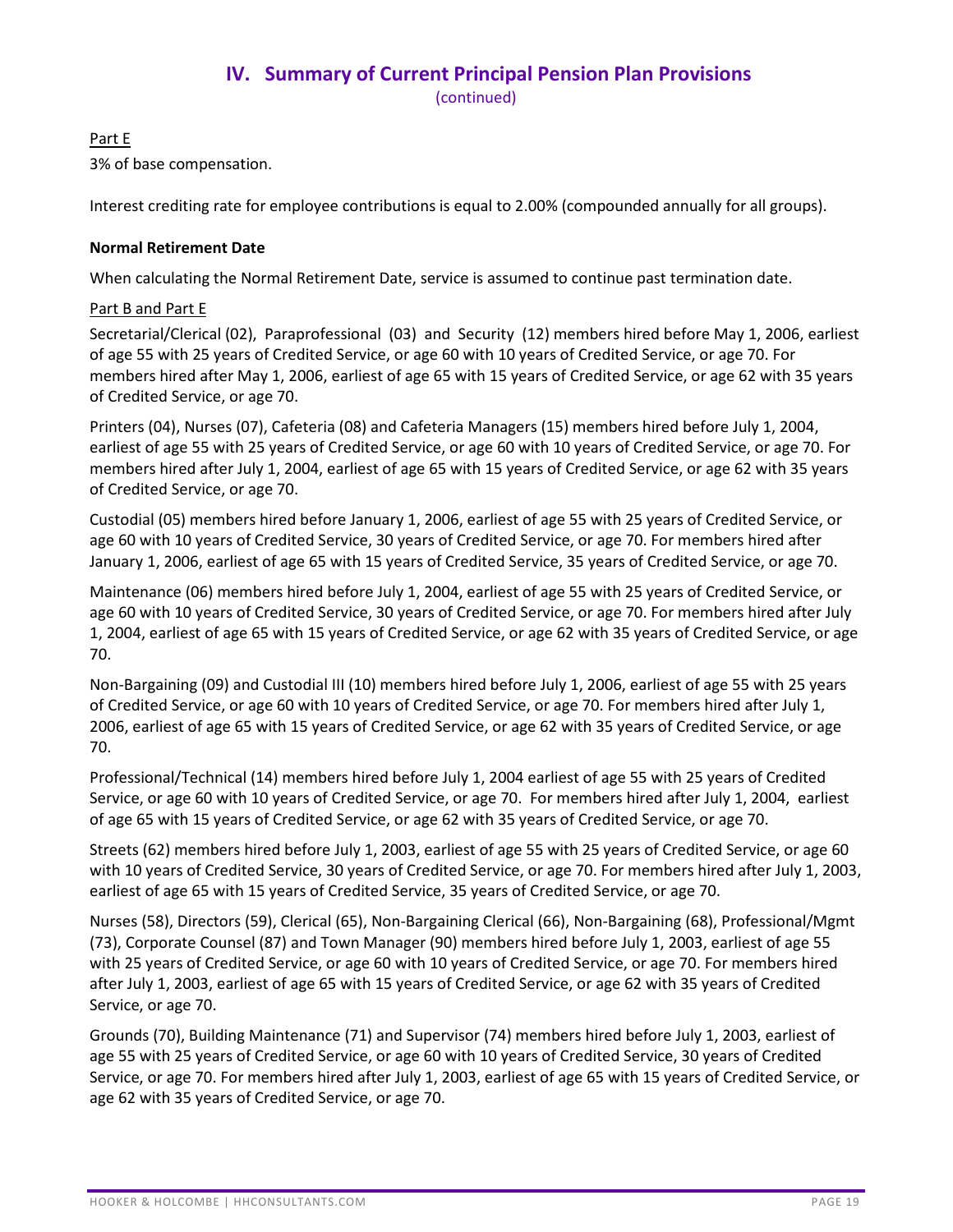Parking Monitors (81) earliest of age 65 with 15 years of Credited Service, or age 62 with 35 years of Credited Service, or age 70.

## Part B1 (64)

Members hired before July 1, 2007, earliest of age 55 with 25 years of Credited Service, or age 60 with 10 years of Credited Service, 20 years of Credited Service, or age 70. Members hired on or after July 1, 2007, 25 years of Credited Service.

## Part C (61)

Members hired before July 1, 2005, earliest of age 55 with 10 years of Credited Service, 20 years of Credited Service, or age 65. Members hired after July 1, 2005, age 50 with 25 years of Credited Service or age 65.

## Part D (60)

Earliest of age 55 with 10 years of Credited Service, 20 years of Credited Service, or age 65.

### **Normal Retirement Benefit**

### Part B

For service prior to January 1, 1986:

- (1) 2% times Average Final Compensation times Credited Service up to 33 years, plus 1% times Average Final Compensation times Credited Service in excess of 33 years; less
- (2) 5/6% times Average Final Compensation not in excess of Covered Compensation times Credited Service; plus
- (3) For Members who retire before age 62, a temporary allowance calculated as in (2) above. Such benefit shall terminate with the payment for the month the member attains Social Security Normal Retirement Age if in a Town union and age 62 otherwise.

For service after January 1, 1986: 2% times Average Final Compensation times Credited Service to a maximum of 35 years. Max 30 for Custodial (05).

For the groups listed below, the normal retirement benefit with 30 years of Credited Service is 70% of Average Final Compensation:

Custodial (05) hired before January 1, 2006 Maintenance (06) hired before July 1, 2004 Streets (62) hired prior to July 1, 2003 Non-Bargaining Clerical (66) hired before July 1, 2003 Non-Bargaining (68) Grounds (70) hired before July 1, 2003 Building Maintenance (71) hired before July 1, 2003 Professional/Management (73) hired before July 1, 2003 Supervisor (74) hired before 7/1/2003

Clerical (65) members hired prior to July 1, 2003 at age 55 with 25 (30) years of Credited Service, normal retirement benefit is 60% (70%) of Average Final Compensation.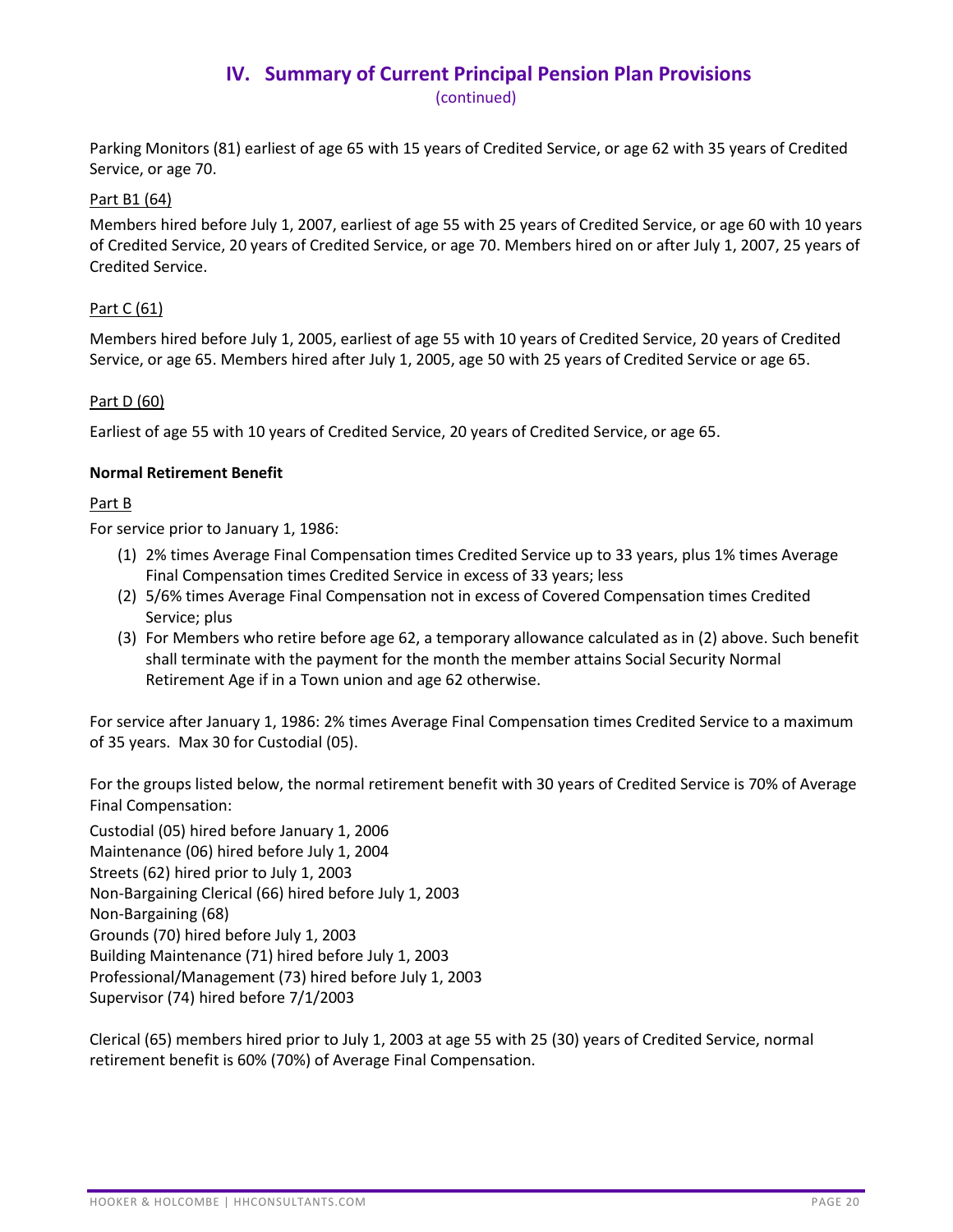(continued)

## Part B1 (64)

Same as Part B. For members hired on or after July 1, 2007 who retire with 25-27 years of Credited Service, 55% of Average Final Compensation; with 28+ years of Credited Service, 56% of Average Final Compensation plus 2% for each additional year of Credited Service to a maximum of 35 years of Credited Service.

## Part C (61)

For members hired before April 1, 2014 2.5% times Average Final Compensation times Credited Service, up to 75% of Average Final Compensation (except as noted below).

For members actively employed on July 1, 2014 and hired prior to April 1, 2014 who retire with 30 years of Credited Service, 80% times Average Final Compensation.

For members hired after April 1, 2014, 2.0% times Average Final Compensation times Credited Service. Members who retire with 30 years of Credited Service, 65% of Average Final Compensation. Shall not exceed 65% of Average Final Compensation.

## Part D (60)

For members hired before August 1, 2006, 2.5% times Average Final Compensation times Credited Service.

For members hired after August 1, 2006, 2.5% times average base pay in the highest three calendar years determined without regard to overtime, private duty, sick leave or any other compensation than base pay.

For members on payroll as of July 1, 2006 or hired thereafter that retire with 30 years of Credited Service, 80% times Average Final Compensation (excludes any buyback time).

## Part E

1% times Average Final Compensation times Credited Service to a maximum of 35 years.

### **Minimum Benefit**

### Parts B, B1 & E

\$360 per year. Terminated vested members, reduced by \$24 per year for less than 15 years of continuous credited service.

### Parts C & D

\$1,000 per year. For Part C members, benefit is reduced by \$67 per year less than 15 years of continuous service.

### **Maximum Benefit**

#### Part B & Part E

Part B - Generally 75% of Average Final Compensation, with the following exceptions: Streets (62), Grounds (70), Building Maintenance (71), Professional/Mgmt (73) eligible for normal retirement, and Supervisor (74) members hired prior to July 1, 2003 who retire with 30 years of service, the maximum benefit (before the Supplemental Benefit) is equal to 70% of Average Final Compensation.

Part E – 35% of Average Final Compensation.

In addition, the benefit (before the Supplemental Benefit) is limited as follows:

- All Board of Education unions except Printers (04) and Cafeteria Workers (08), 100% of the final year's base pay;
- All other Town union members, 100% of the final year's base pay.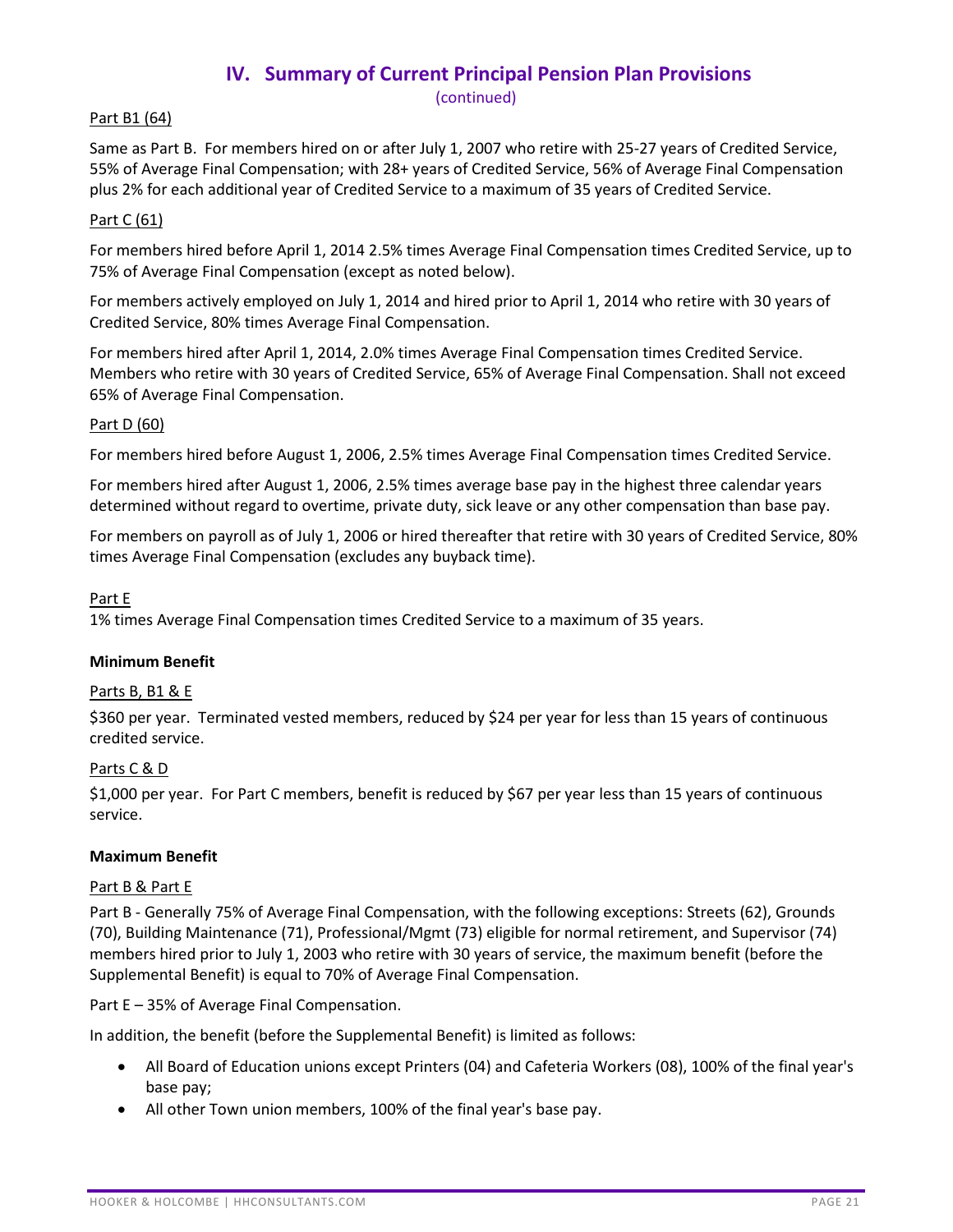Part B1 (64)

75% of Average Final Compensation

# Part C (61)

For members hired before July, 1, 2005, 95% of base pay. For members hired after July 1, 2005, 85% of base pay.

## Part D (60)

For members hired before August, 1, 2006, 95% of base pay (including education incentive and holiday pay only). For members hired after August 1, 2006, 85% of base pay (excluding overtime, holiday pay, sick pay, vacation time or other incentive or extra pay).

## **Supplemental Benefit**

## Applicable Groups

Secretarial/Clerical (02), Paraprofessional (03) and Security (12) hired before May 1, 2006; Printers (04), Maintenance (06), Nurses (07), Cafeteria (08), Professional/Technical (14), and Cafeteria Managers (15) hired before July 1, 2004; Custodial (05) hired before January 1, 2006, Non-Bargaining (09) hired before July 1, 2006, Custodian Ill (10) hired before July 1, 2005; and all Town unions and Town non-bargaining hired before July 1, 2003.

## **Eligibility**

Members who work past Normal Retirement Date by attaining age 55 with 25 years of service or age 60 with 10 years of service.

### **Benefit**

\$600 per year for each full year of service worked beyond Normal Retirement Date. This supplemental benefit is not eligible for a COLA and will not be a survivor benefit. Payments are made as a single payment during the month of July, starting the first July after the employee's retirement date.

### **Early Retirement Date**

### Part B & Part E

Secretarial/Clerical (02) and Paraprofessional (03) members hired before May 1, 2006, earlier of age 45 with 15 years of Credited Service, or age 50 with 10 years of Credited Service. For members hired after May 1, 2006, earlier of age 55 with 15 years of Credited Service, or age 60 with 10 years of Credited Service.

Printers (04), Custodial (05), Cafeteria (08), Custodial Ill (10) and Professional/Technical (14) members hired before July 1, 2005, earlier of age 45 with 15 years of Credited Service, or age 50 with 10 years of Credited Service. For members hired after July 1, 2005, earlier of age 55 with 15 years of Credited Service, or age 60 with 10 years of Credited Service.

Maintenance (06) and Nurses (07) and members hired before July 1, 2004, earlier of age 45 with 15 years of Credited Service, or age 50 with 10 years of Credited Service. For members hired after July 1, 2004, earlier of age 55 with 15 years of Credited Service, or age 60 with 10 years of Credited Service.

Non-Bargaining (09) members hired before July 1, 2006, earlier of age 45 with 15 years of Credited Service, or age 50 with 10 years of Credited Service. For members hired after July 1, 2006, earlier of age 55 with 15 years of Credited Service, or age 60 with 10 years of Credited Service.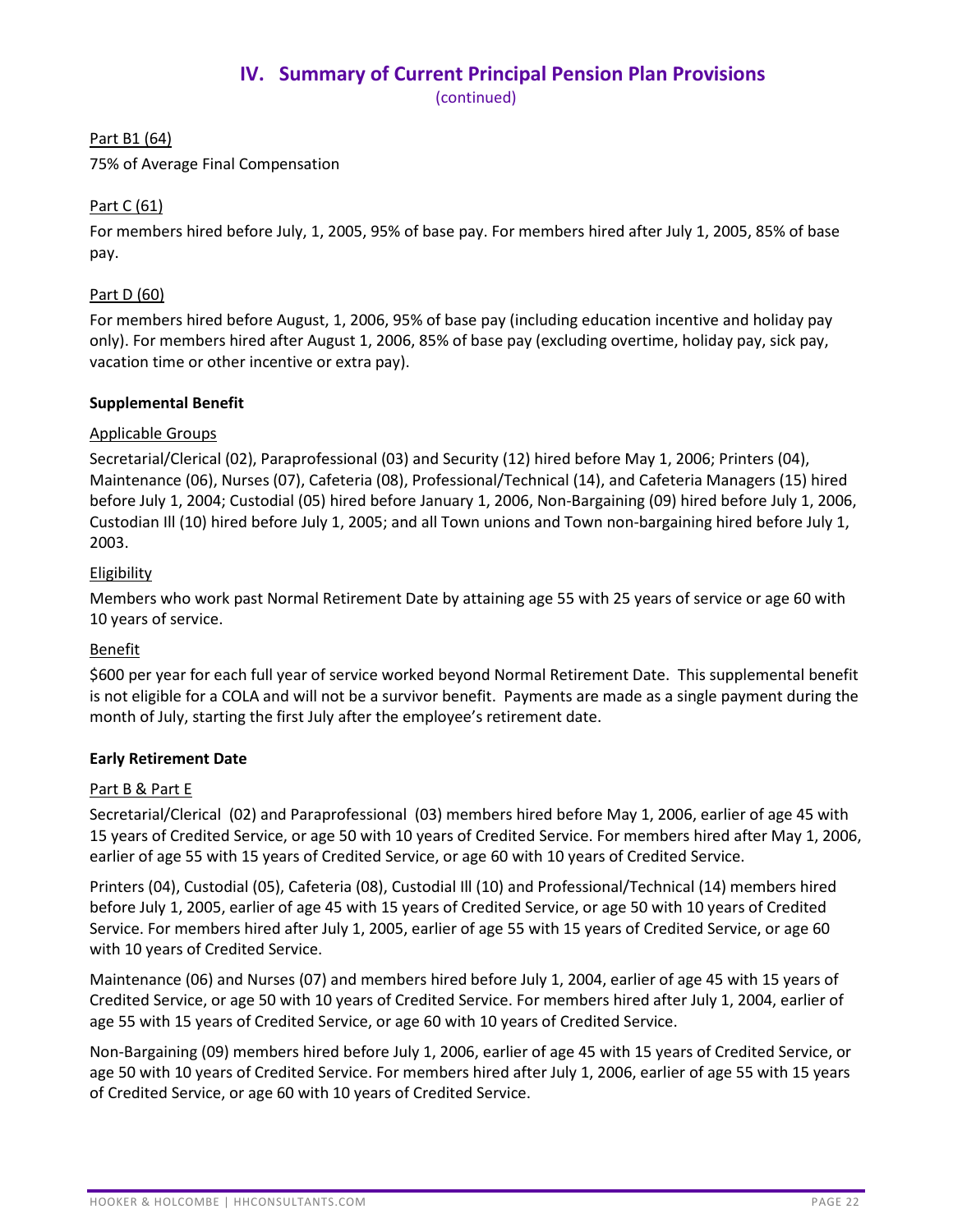Security (12) members hired before July 1, 2005, earlier of age 45 with 15 years of Credited Service, or age 50 with 10 years of Credited Service. For members hired after July 1, 2005, earlier of age 55 with 15 years of Credited Service, or age 60 with 10 years of Credited Service.

Nurses (58), Directors (59), Streets (62), Clerical (65), Non-Bargaining Clerical (66), Non-Bargaining (68), Grounds (70), Building Maintenance (71), Professional/Management (73), Supervisor (74), Parking Monitors (81), Corporate Counsel (87) and Town Manager members hired before July 1, 2003, earliest of age 45 with 15 years of Credited Service, or age 50 with 10 years of Credited Service. For members hired after July 1, 2003, earliest of age 55 with 15 years of Credited Service, or age 60 with 10 years of Credited Service.

## Part B1

Members hired before July 1, 2007, earliest of age 45 with 15 years of Credited Service, or age 50 with 10 years of Credited Service. For members hired on or after July 1, 2007, earliest of age 45 with 15 years of Credited Service, or age 50 with 10 years of Credited Service, or 20 years of Credited Service.

### Parts C & D

10 years of Credited Service.

### **Early Retirement Reduction**

Depending on date of hire (for Part B and Part E, the date of hire is the same date referenced in the definition of NRD; for Part C, 7/1/2005; for Part D, 8/1/2006).

Before: Actuarial Equivalent using 1971 GAM male table set back 1 year and 6.5% interest.

After: 6% reduction for each year that retirement precedes normal retirement.

### **Deferred Retirement**

### Parts B, B1 & E

A member may work beyond retirement at his or her option, and will continue to accrue benefits under the plan.

### Parts C & D

A member may not work later than the December 31st nearest their 65th birthday.

### **Disability Retirement**

A member regardless of age with 10 or more years of continuous service is eligible if he or she is totally and permanently disabled and unable thereby to engage in gainful occupation with the Town. The benefit amount is equal to the regular pension benefit (not reduced for early commencement).

If the disability is Service-Connected, the 10-year service requirement is waived; and the benefit is the greater of the regular pension benefit (not reduced for early commencement) and 50% of base pay less any payments received on account of Social Security or Worker's Compensation.

Parts B, B1 & E – Minimum benefit is \$360 per year

Part C and Part D - Annual minimum benefit of \$1,000.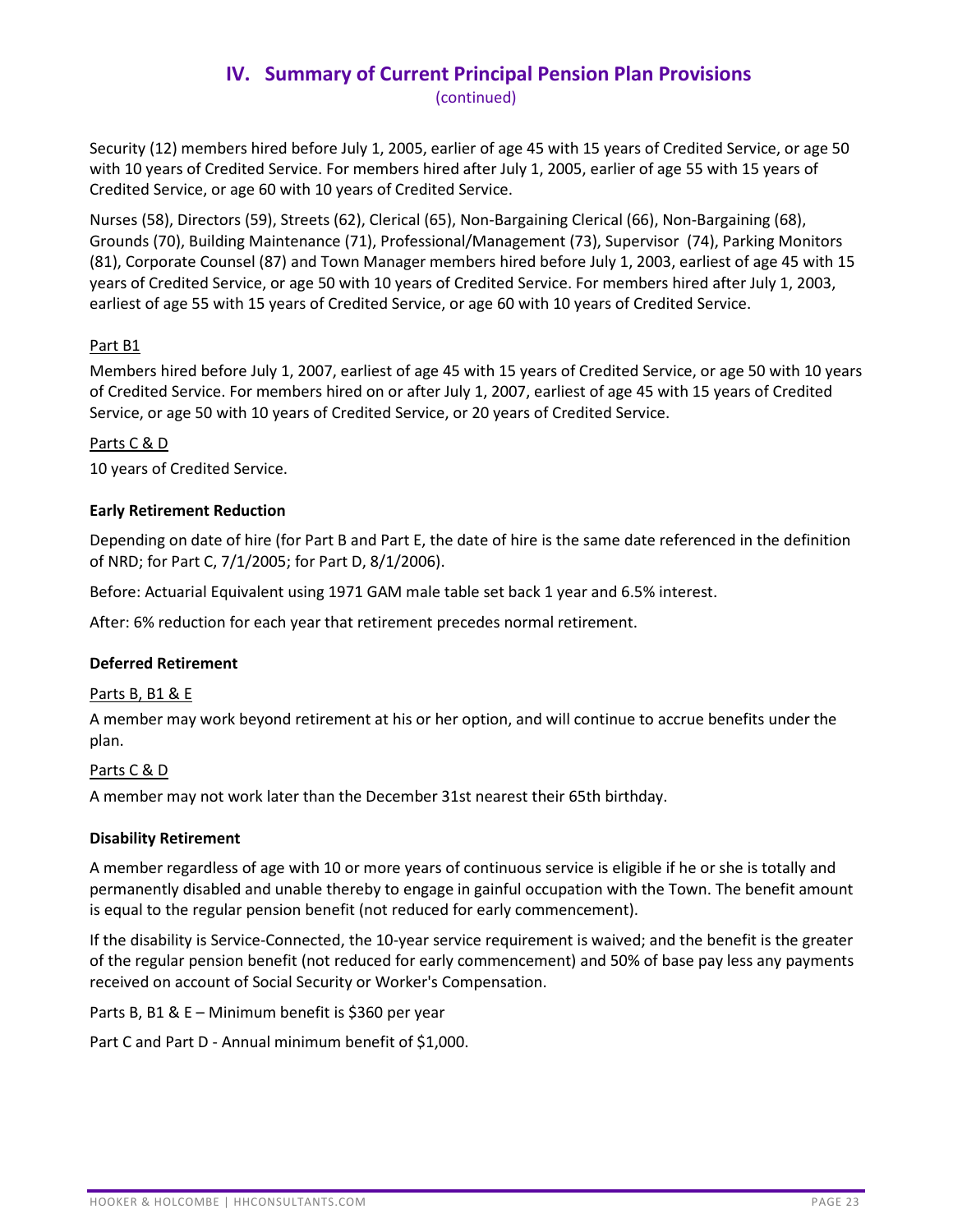### **Death Benefits**

#### Before Retirement

Return of member's contributions with regular interest. However, Part C and Part D members generally do not receive 1% of base wages contributed.

Alternatively, the surviving spouse can elect to receive a life annuity starting on or after the date the participant would have been eligible for Early Retirement. The amount of the annuity is calculated as what spouse would have received had the participant terminated employment on the date of death, elected a 50% Joint & Survivor annuity commencing on the death benefit commencement date, and died.

#### After Retirement

Excess of member's contributions with regular interest to retirement date over pension payments received prior to death, if any. Part C (61) and Part D (60) members generally do not receive 1% of base wages contributed.

For Part C and Part D members, the surviving spouse will receive (until remarriage) a benefit as follows.

Eligibility: Part D – age 55 with 10 years of credited service or 15 years of credited service. Part C members hired prior to 7/1/2005 - 10 years of credited service. Part C members hired on or after 7/1/2005 - age 55 with 10 years of credited service or 15 years of credited service.

Benefit: The annuity that would have been payable to the surviving spouse had the participant elected the 50% Joint & Survivor annuity. Pay-back of excess pension payments (excess of actual benefit payments received over the amount that would have been received under the 50% Joint & Survivor annuity) is required. The payback can be made as an offset to the surviving spouse's monthly benefit.

Part C and Part D members are also eligible for the Survivorship Benefits described below.

For other members, death benefits are payable according to the payment form elected by the retiree.

#### Survivorship Benefits

Eligibility: All Part C (61) and Part D (60) members active or retired (including disability retirements). Survivorship benefits for spouse who has not remarried, dependent minor children, or dependent parent(s).

Benefit: an annuity equal to a percentage of final base rate of pay. The percentage is between 25% and 50%, depending on who the participant is survived by.

#### **Cost of Living Adjustments**

For Dispatchers (64), Clerical (65), Building Maintenance (71), Professional Management (73), and Supervisor (74) members , automatic COLAs of 1% are paid starting on the January 1 or July 1 following the third year of retirement with a normal retirement date or beginning three years after they would have been eligible for a normal retirement benefit. The Supplemental Benefit does not receive COLAs. Nurses (07) and Security (12) hired prior to June 30, 2010 are also eligible for this COLA. Grounds (70) retiring prior to September 24, 2015 are also eligible for this COLA.

For Part C members hired after July 1, 2005, automatic COLAs of 2% are paid each July 1, starting no earlier than 2 years following retirement not later than 3 years following retirement.